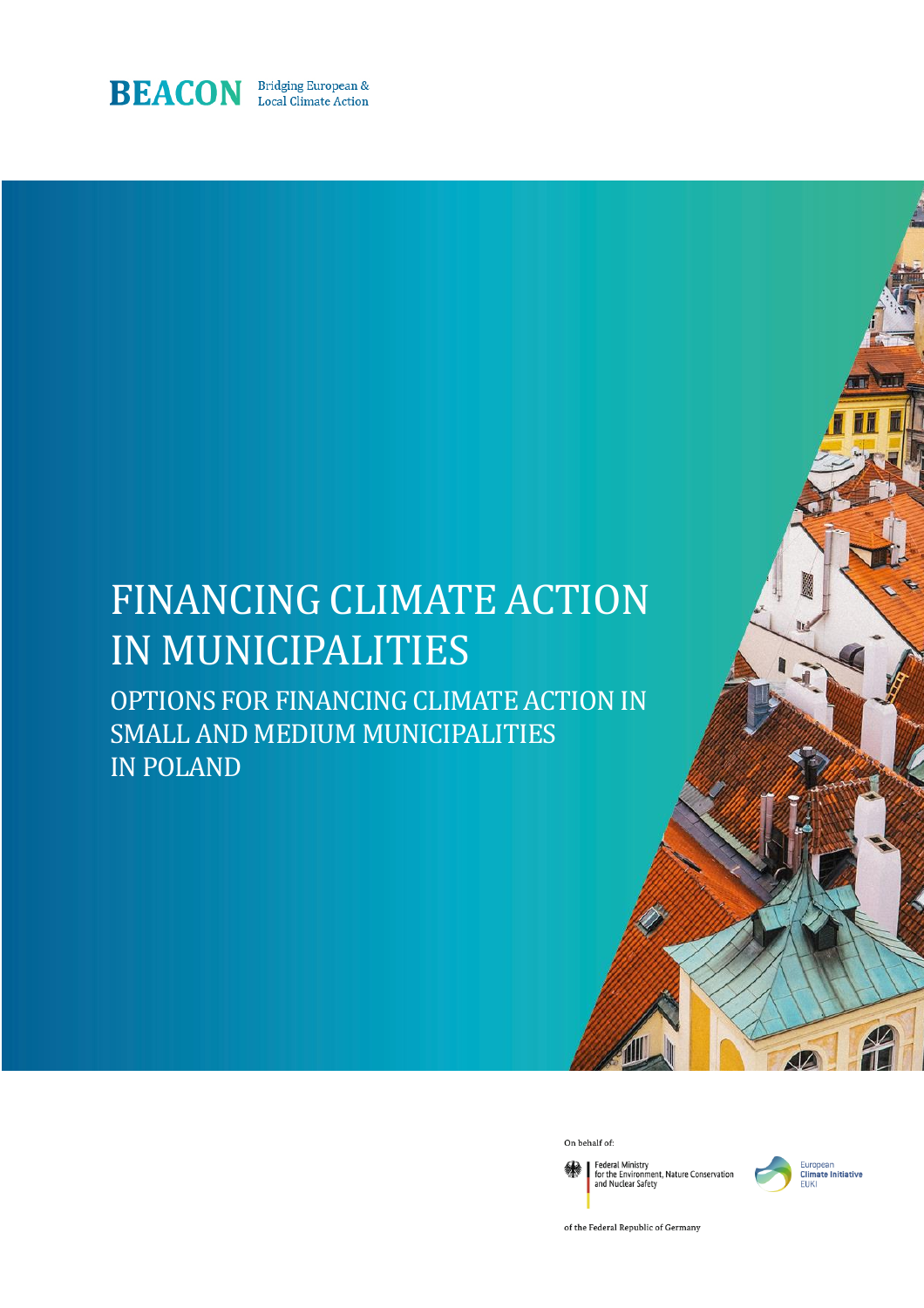

#### **Authors:**

Rafał Sułkowski, Magdalena Głowacka *Małopolska School of Public Administration of the Cracow University of Economics*

#### **Translation:**

Maciej Zgondek *Sine Qua Non* 

September 2021

The project Bridging European and Local Climate Action is financed by the European Climate Initiative (EUKI). EUKI is a project financing instrument by the Federal Ministry for the Environment, Nature Conservation and Nuclear Safety (BMU). It is the overarching goal of the EUKI to foster climate cooperation within the European Union in order to mitigate greenhouse gas emissions. It does so through strengthening cross-border dialogue and cooperation as well as exchange of knowledge and experience.

The information and views set out in this study are those of the author(s) and do not necessarily reflect the official opinion of the Federal Ministry for the Environment, Nature Conservation and Nuclear Safety.

#### **Contact:**

[BEACON\\_HelpDesk@guidehouse.com](mailto:BEACON_HelpDesk@guidehouse.com)

#### **Visit us:**  online <https://www.euki.de/beacon>

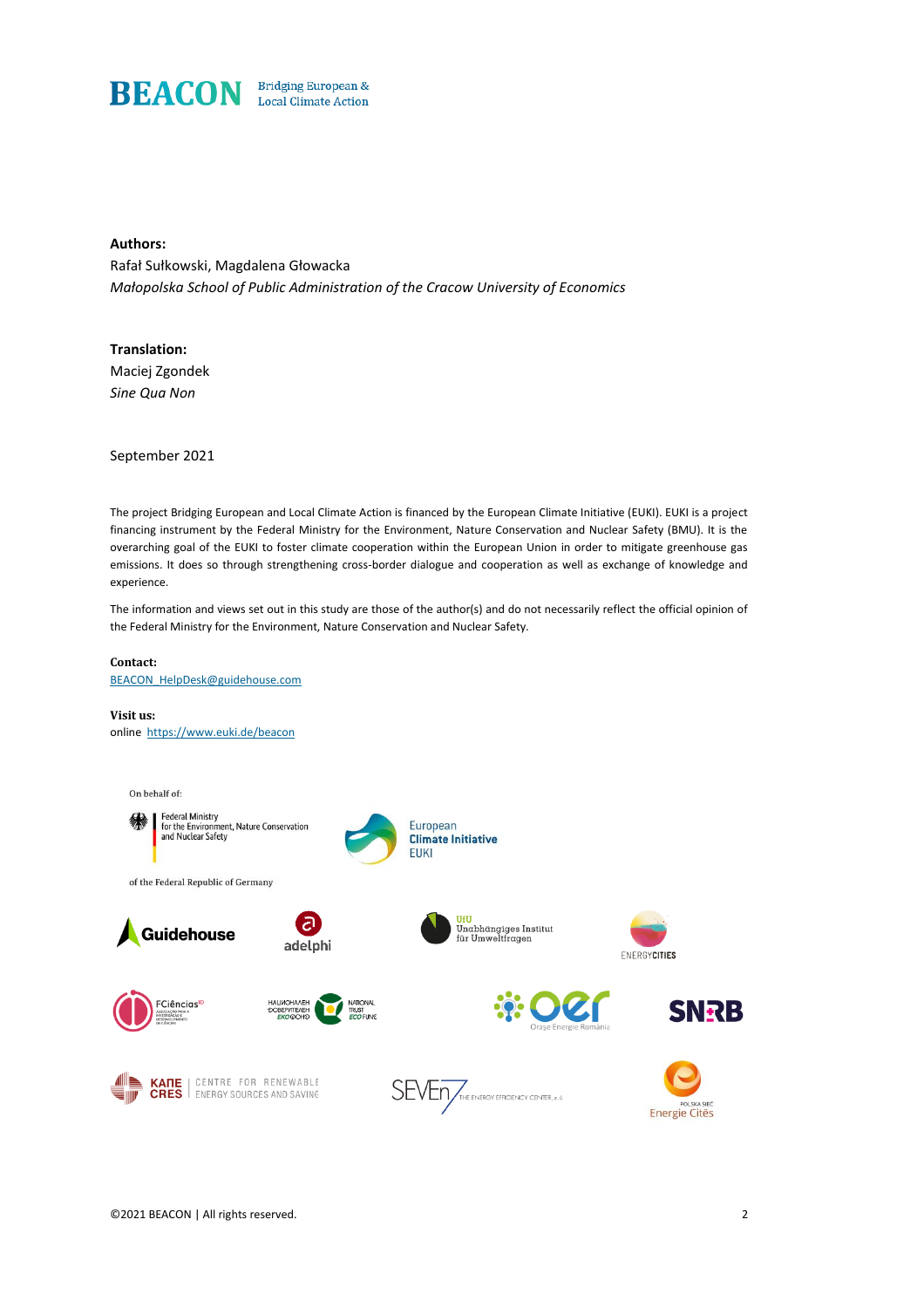

## TABLE OF CONTENTS

| $\mathbf{1}$ |                                                                                               |     |  |  |
|--------------|-----------------------------------------------------------------------------------------------|-----|--|--|
| 2            | Poland-specific local government needs and challenges in financing local climate actions      |     |  |  |
|              |                                                                                               |     |  |  |
|              | 2.2                                                                                           |     |  |  |
| 3            |                                                                                               |     |  |  |
|              |                                                                                               | 3.1 |  |  |
|              |                                                                                               | 3.2 |  |  |
|              |                                                                                               | 3.3 |  |  |
|              |                                                                                               | 3.4 |  |  |
|              |                                                                                               | 3.5 |  |  |
|              |                                                                                               | 3.6 |  |  |
|              |                                                                                               | 3.7 |  |  |
|              |                                                                                               | 3.8 |  |  |
|              |                                                                                               | 3.9 |  |  |
| 4            |                                                                                               |     |  |  |
|              | Electromobility and public transport using RES: the example of Ostrów Wielkopolski 29<br>4.1  |     |  |  |
|              | Comprehensive thermal retrofitting of public buildings following the public-private<br>4.2    |     |  |  |
|              | Biomass heat power station: using RES to improve an urban district heating system: the<br>4.3 |     |  |  |
| 5            |                                                                                               |     |  |  |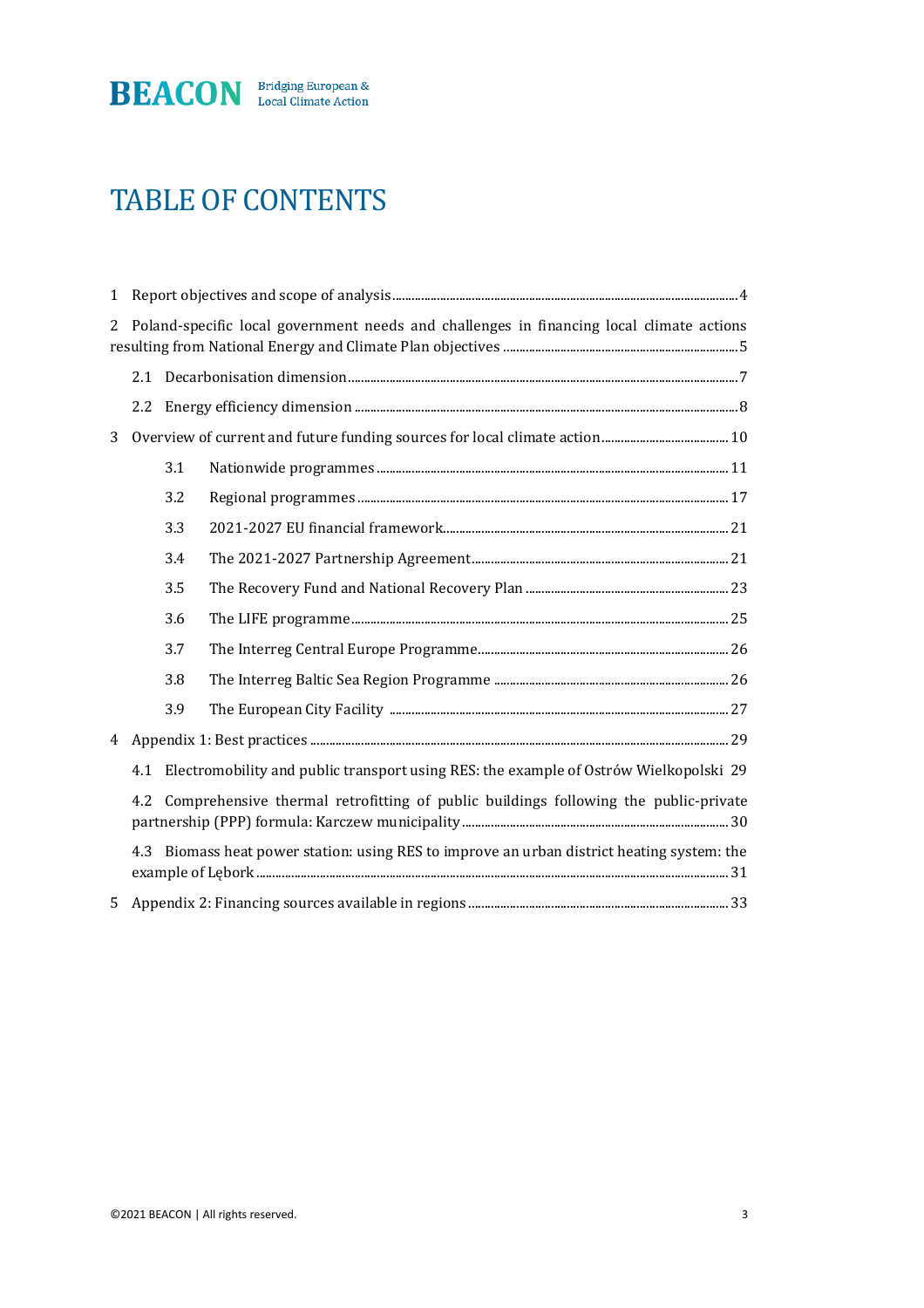

### 1 Report objectives and scope of analysis

This report was produced as part of the BEACON (Bridging European and Local Climate Action) project, which aims to promote climate protection action and facilitate the exchange of experiences between national governments, local governments, and schools in seven European countries.

Thirty-four cities and municipalities in Poland, the Czech Republic, Romania, Greece, Portugal, Bulgaria, and Germany are involved in the project. All the local governments have collaborated to raise public awareness of ongoing climate change and implement countermeasures. To reinforce the desired effect, the project also included educational institutions from the Czech Republic, Romania, Bulgaria, and Germany that modified their curricula and educational programmes to improve the quality of climate protection measures, among other things. One major project objective was to equip policymakers, city officials, and teachers with skills and knowledge to help them design, improve, and implement effective measures to reduce greenhouse gas emissions.

The technical support that participating cities received, as well as the coaching specially prepared for each, was aimed at propagating and effectively implementing good practices locally. The selected cities were given access to advisory services, workshops, and conferences to accelerate local climate action to benefit residents. At regional events, the cities presented their own achievements and, with partners from the other countries, worked on new strategies and a practical approach to climate change mitigation.

On the Polish side, five cities participated in the project: Bielawa, Cieszyn, Jasło, Sztum (in a bilateral partnership with Ritterhude), and Zamość (in a bilateral partnership with Schwäbisch Hall). Bydgoszcz and Warsaw were also invited to participate in the project as pioneers because of their levels of development and skills, which are a good example to other cities.

The project was implemented from April 2018 to July 2021 and financed by EUKI—the European Climate Change Initiative  $(www.euki.de)$  — a project financing instrument by the German Federal Ministry for the Environment, Nature Conservation and Nuclear Safety (BMU). The main goal of EUKI is to strengthen and promote cooperation on environmental protection in the EU to reduce greenhouse gas emissions.

To support the enormous efforts by local governments needed to tackle climate change, this analysis of the available forms and sources of funding that cities can use in their climate actions has been produced. It also aims to lay the foundations for improved strategic financial planning and investment implementation in small and medium-sized municipalities and for the efficient use of any funds obtained.

As of this report's publication, many sources of financing dedicated to local governments for climate protection or climate change adaptation have already been used. At the same time, regulatory work on instruments that will be available to fund city and municipality budgets for 2021-2027 has gained speed. Therefore, this analysis endeavours to present grant and loan programmes that are still available, as well as emerging mechanisms for financing climate action over the next budget period. However, the status of this report represents late February 2021 and may still change significantly. Changes are mainly due to the dynamics of the coronavirus pandemic facing Europe and the ambitious plans to rebuild the European economy, with a particular emphasis on climate and environmental welfare, e.g. through the funding of the EU Recovery and Resilience Facility.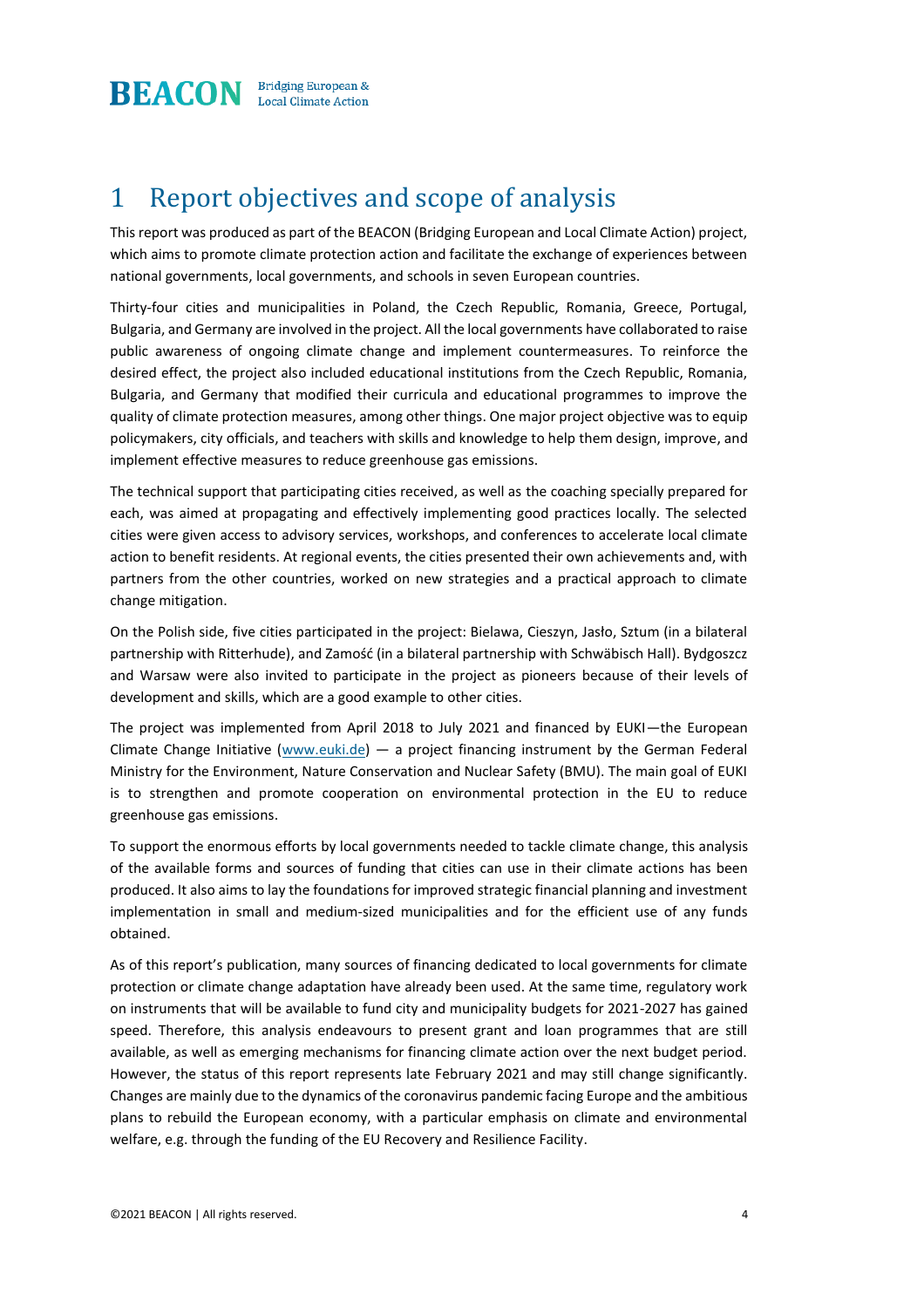

### 2 Poland-specific local government needs and challenges in financing local climate actions resulting from National Energy and Climate Plan objectives

For several decades, Polish cities and municipalities have recognised the importance of investing in broadly understood environmental and climate protection. It is extremely important to reflect on the type and objective of local government efforts, which often place a heavy burden on their budgets. Research by local government unions and research institutions shows that Polish municipalities declare the implementation of climate change mitigation tasks far more often than climate adaptation tasks.<sup>1</sup> Their mitigation activities usually involve thermal retrofitting projects, followed by investments involving a reduction in pollutant emissions.

Activities to reduce emissions from low altitude sources (up to 40 metres) involve switching municipalities to gas, replacing boilers, and implementing low-emission economy plans. Among renewable energy sources, photovoltaics are the most popular for local governments. Other investments municipalities opt for are biomass burners and, much less frequently, hydropower or wind turbine plants. Many local governments declare investment plans involving energy efficient street lighting, replacing a bus fleet with a low-emission one, and laying new cycle paths. Less frequently, municipalities declare their climate change mitigation measures include campaigns to educate and promote changes in attitudes among inhabitants and increasing green areas.

The experience and practice of Polish local governments to date must be considered in relation to the most important development challenges for the country. One of the most important challenges is the transformation of key sectors of the economy to a low-emission model, taking advantage of development opportunities in green technologies, as is the effective climate change adaptation of the most threatened economic areas and sectors.

Key for decarbonisation is the skilful use of the opportunities offered by the deployment of green technologies, which may become a driving force in the Polish economy. In the face of low air quality, especially in cities and urban areas, and the simultaneous growing energy demand, there is an even greater need to mitigate and adapt to climate change; as a result the following these challenges will be of key importance:

- Increasing the use of renewable energy sources (RES)
- Developing green hydrogen technologies
- Increasing energy efficiency in all sectors of the economy including in houses and public buildings
- Carrying out the green transformation of cities and their surrounding areas

At the same time, green transformation will be an opportunity to modernise the economy. According to a 2018 World Health Organization (WHO) report, as many as 36 of the 50 most polluted cities in the

<sup>1</sup> *M. Lackowska, P. Swianiewicz,* Czynniki warunkujące preferencje i działania samorządów gminnych w Polsce w zakresie łagodzenia i adaptacji do zmian klimatycznych [Factors determining Polish municipal governments' preferences and actions for climate change mitigation and adaptation], Institute of Geography and Spatial Management of the Jagiellonian University, Krakow 2017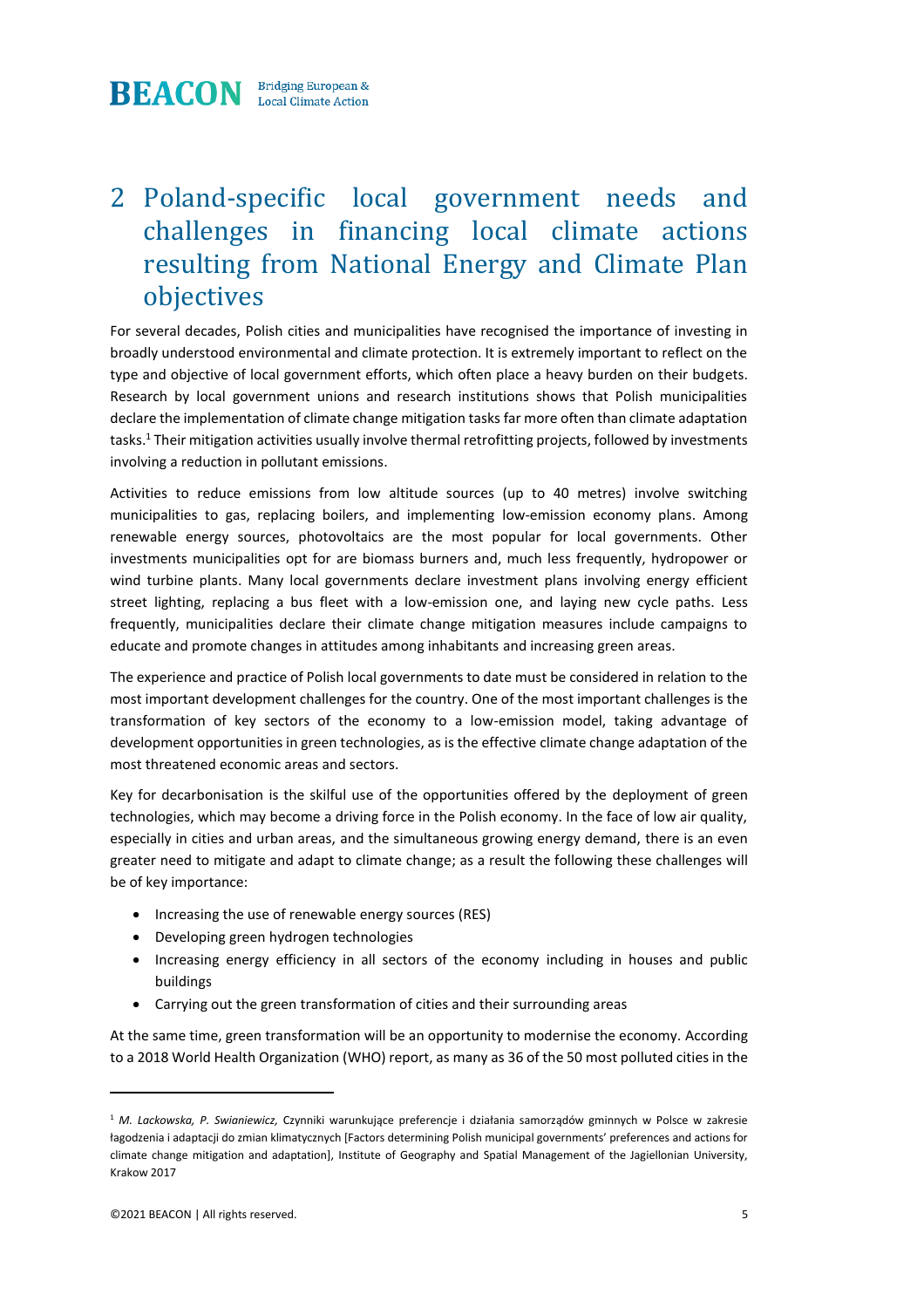

EU are in Poland. Almost 70% of Poland's energy production comes from coal combustion. Poland ranks twenty-first in the world in terms of CO $_2$  emissions (327 million tonnes per year)<sup>2</sup>.

Another key challenge, mainly for cities, will be transforming the transport and mobility sector. It is necessary to increase the share of sustainable forms of mobility and to reduce the environmental and climate impact of transport. Emissions remain a problem—the road transport sector is the second largest source of air pollutant emissions, just after the household and municipal sector; this primarily relates to cities. Low-emission and zero-emission public transport solutions, low-emission mass transport, and passenger and freight rail connections are insufficiently used. In Poland, as much as 93% of greenhouse gases in transport derive from road transport<sup>3</sup>.

The increase in mobility needs, along with the decrease in supply of public transport services and increasing societal wealth, has translated into a significant increase in the number of personal vehicles in Poland—from nearly 10 million in 2000 to over 23 million in 2018. Congestion has become an extraordinarily significant problem for cities. As a result, greenhouse gas emissions from transport increased, in 2018 reaching the equivalent of 65 million tonnes of  $CO<sub>2</sub>$ . There is also an insufficient share of mass transport vehicles powered by alternative fuels, including electric vehicles. As of 2018, of almost 12,000 public transport vehicles, only 507 were electric buses $^4$ .

All the above challenges faced by central and local government authorities are included in a planning document with a strategic dimension, the National Energy and Climate Plan 2021–30 (NECP), which integrates other national public environmental protection programmes and policies. The NECP presents assumptions, goals, policies, and actions for implementing the five dimensions of the Energy Union strategy:

- Energy security
- Internal energy market
- Energy efficiency
- Decarbonisation
- Research, innovation, and competitiveness

The plan presents the most important goals and strategic targets for energy and climate action, as well as the policies and measures to achieve them. Due to the pace of economic and technological changes, including in the energy sector, the catalogue of planned executive activities is neither exhaustive nor set in stone.

Despite the fact that the activities presented in the NECP are highly diverse, it is possible to identify a scope of activities that municipalities could undertake in many areas. However, local governments, and cities in particular, can contribute to achieving objectives under at least two of the strategy's five dimensions, decarbonisation and energy efficiency; these are discussed in more detail in the following sections.

<sup>2</sup> National Plan for Rebuilding and Increasing Resilience – Draft for consultation, Ministry of Funds and Regional Policy, Warsaw, February 2021 r. s. 11

<sup>&</sup>lt;sup>3</sup> National Plan for Rebuilding and Increasing Resilience – Draft for consultation, Ministry of Funds and Regional Policy, Warsaw, February 2021 r. s. 13

<sup>4</sup> As above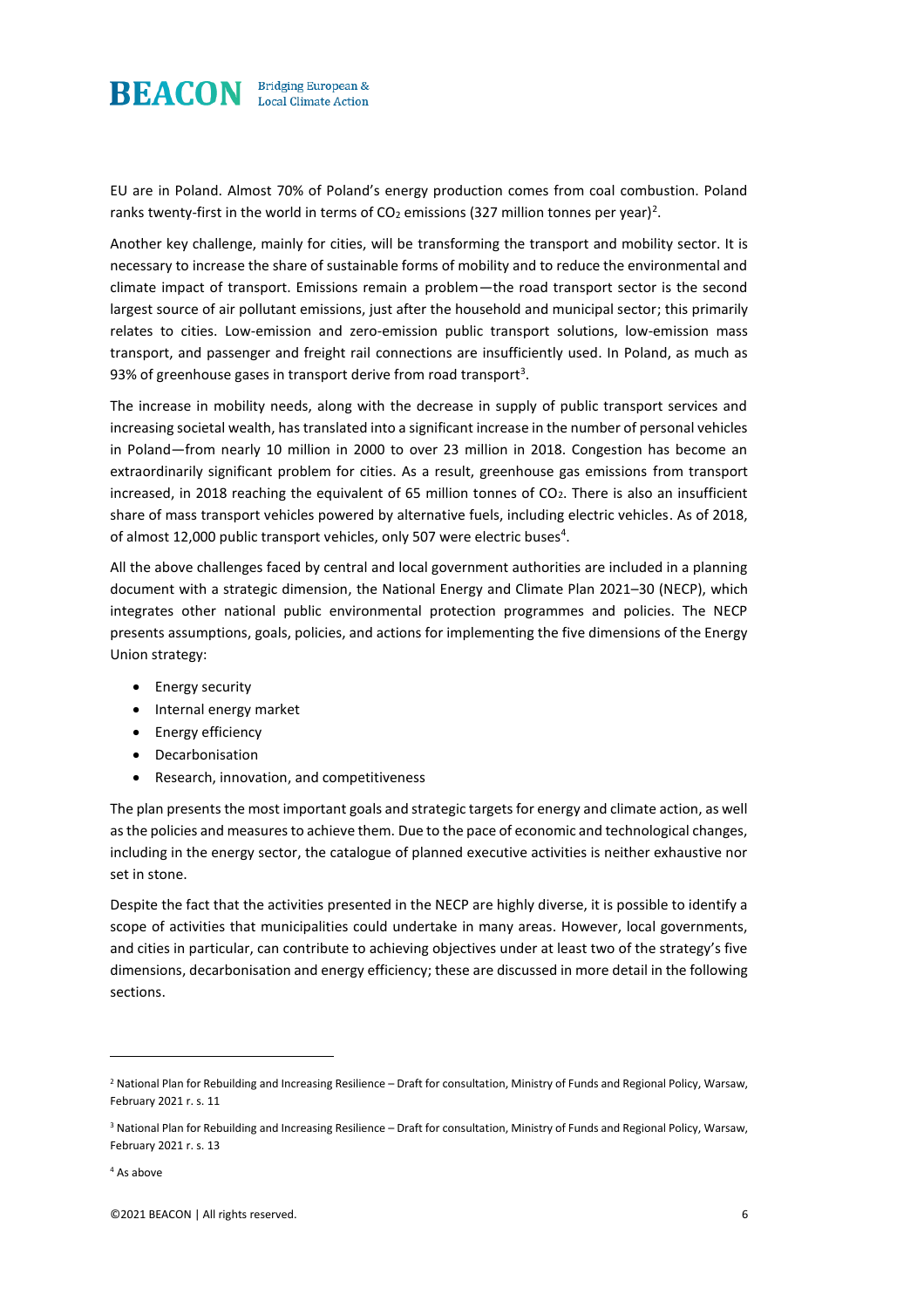

### 2.1 Decarbonisation dimension

The priority axis in this dimension, **limiting the negative impact of transport on the environment**, assumes, aligns with the directions indicated in the Sustainable Transport Development Strategy until 2030:

- Intermediate goal: As of 2025, a 15% reduction in average  $CO<sub>2</sub>$  emissions in the fleet of new passenger vehicles and light commercial vehicles, as compared to 2021.
- Main goal: As of 2030, a reduction in average  $CO<sub>2</sub>$  emissions of 37.5% in the fleet of new passenger vehicles and of 31% among new light commercial vehicles, as compared to 2021.

These goals imply investments related to the transition to clean vehicles, the implementation of intelligent traffic management systems by municipalities, and support for public transport and vehiclesharing systems, alongside limiting the use of personal vehicles with combustion engines.

The next directions for action are **improving environmental quality and safety** in line with sustainable development principles by 2030 by implementing the 2030 National Environmental Policy and limiting emission to the atmosphere of anthropogenic pollutants: sulphur dioxide (SO<sub>2</sub>), nitrogen oxides (NOx), non-methane volatile organic compounds (NMVOCs), ammonia (NH3), and fine particulate matter (PM2.5) by 2030.

Their implementation will involve, among other things:

- Increasing the share of the population that uses the sewage network to 85% from 70.5% (as compared to 2017).
- Increasing the share of the population covered by sewage treatment plants to 86% from 73.6% (as compared to 2017).
- Achieving the indicated permissible and target levels of harmful substances.
- Reducing to zero in the number of zones exceeding the PM10 permissible level of particulate matter.
- Increasing to 30 the number of agglomerations and cities of over 100,000 residents for which the average exposure indicator does not exceed the PM2.5 concentration threshold.

Striving to achieve the required results will force local governments to

- thoroughly modernise heat power stations and heat plants,
- replace low-efficiency coal installations,
- invest in using renewable energy sources,
- develop energy efficient heating systems and low-emission individual heating,
- and develop low-emission transport and support electro mobility.

The **energy from renewable sources** dimension (framework goal for 2030) also allows for significant local government involvement. Assuming Poland is granted additional EU funds, including for a just transition, the planned activities are intended to lead to achieving a 23% share of renewable energy sources in the gross final energy consumption by 2030.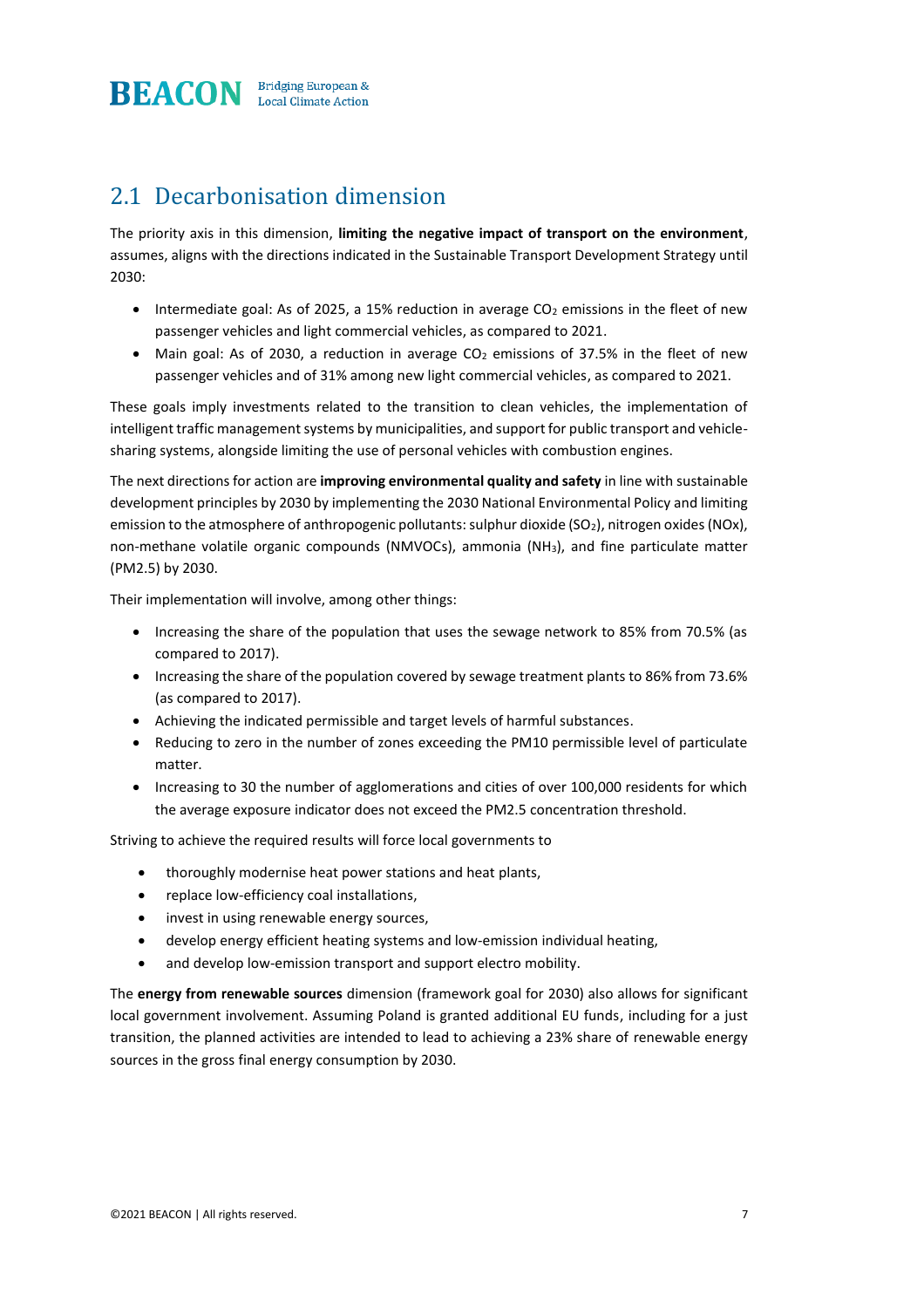

### 2.2 Energy efficiency dimension

This dimension, the second-most important specified in the NECP from the point of view of cities, includes goals for the **long-term renovation of the national housing stock**, which is also set out in the National Housing Programme and includes:

- Increasing the share of insulated residential buildings in the total housing stock to 70% by 2030 (as compared to 58.8% in 2015).
- Reducing the number of people living in substandard conditions in terms of overcrowding, poor technical condition, or lack of technical installations to 3.3 million by 2030 (from 5.36 million in 2011).

The efforts and resources of local governments in connection with the size of the municipal housing stock will also be supported by a **domestic residential and non-residential building stock renovation strategy**. Achieving the strategy's objective—to make buildings (both public and private) more energy efficient and low-carbon—is intended to bring about the cost-effective conversion of existing buildings into near-zero-energy buildings. Municipalities will need to be involved in modernising public infrastructure and financing local thermal retrofitting programmes targeted at residents.

Another priority direction is the **development of ecological and effective heating systems**. This area is of particular importance because, in 2018, the energy efficient system criterion was met by only one-fifth of the heating or cooling networks that provide approximately 85% of the total volume of district heating in Poland. The NECP requires that at least 85% of heating or cooling systems with an ordered capacity in excess of 5 MW meet the criteria of an energy efficient heating or cooling system in 2030. This objective will be served by the following actions, among others:

- Developing combined heat and power
- Increasing the use of renewable energy and natural gas in district heating
- Increasing the use of waste for energy generation
- Modernising and expanding the heat and cooling distribution system
- Popularising heat storage and intelligent networks
- Ensuring conditions for increasing the use of district heating

The plan clearly indicates that heating needs should be covered primarily using district heating. This ensures the high-efficiency use of raw materials, improves citizens' quality of life, and reduces the problem of low altitude emissions. If connection to network heating is not possible, the aim should be to use individual sources generating the lowest emissions possible. In both regards, there is huge scope for action, especially for city governments. In 2015, 61% of households were connected to a heating network in urban areas; the NECP sets the goal of successively increasing this indicator to 70% of households in urban municipalities by 2030. Meanwhile, the goal for 2040 is that all households be covered by either district heating or zero- or low-emission heat sources. Achieving these objectives will require significant investments from local governments to develop combined heat and power, to modernise the heating network, and to promote the use of district heating among residents.

The above-mentioned dimensions and priority directions of the NECP also indicate the types of projects that should be undertaken to achieve the assumed outcomes. Particularly noteworthy projects are those that can be implemented and achieved by local governments, especially city governments.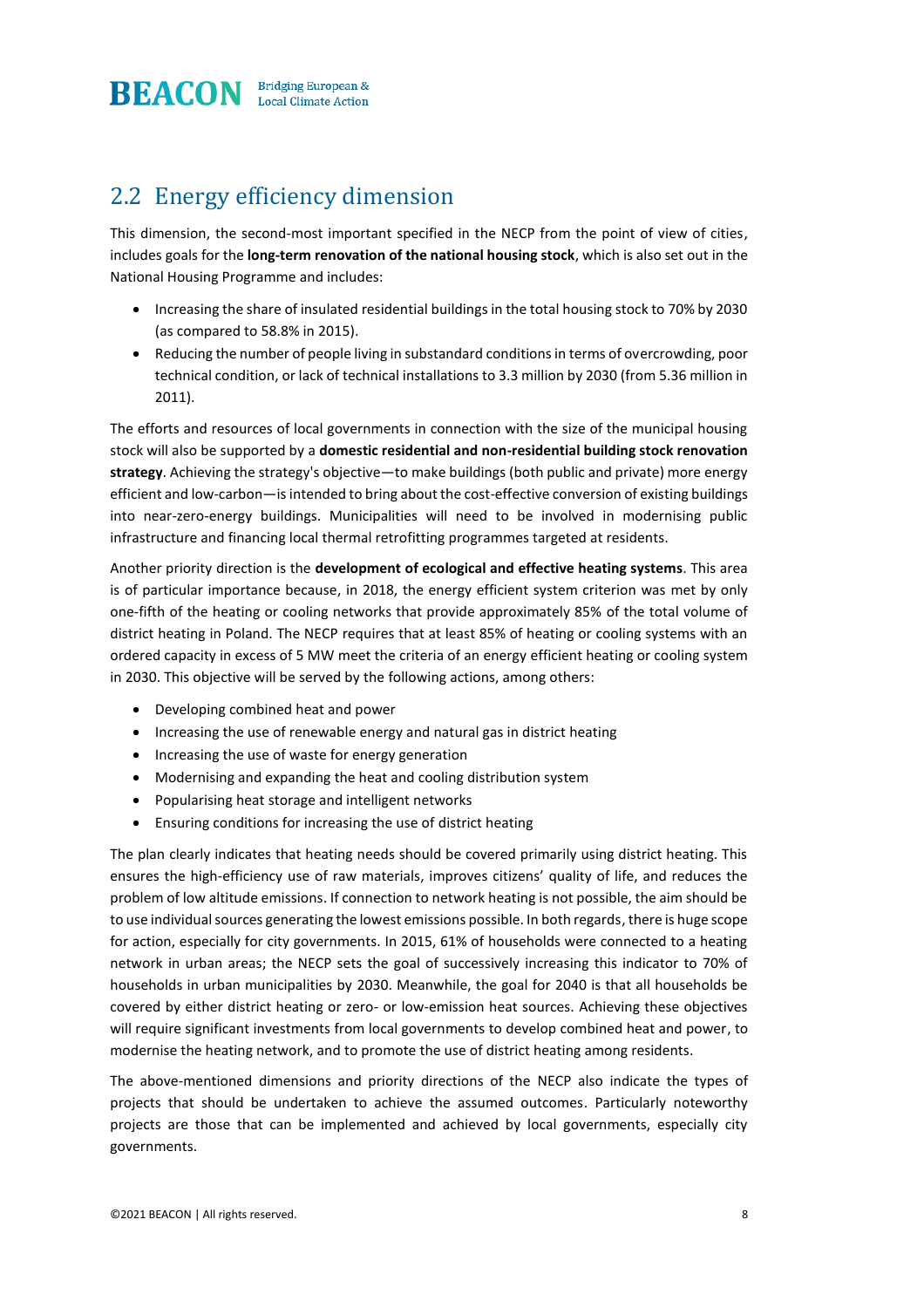

These include the following:

- Promoting the use of low-emission means of transport
- Implementing innovative transport traffic management systems
- Modernising and expanding the municipal transport fleet and infrastructure
- Supporting collective transport and vehicle-sharing systems while limiting the use of personal (combustion) vehicles
- Striving to reduce pressure on the environment by developing transport infrastructure based on the existing spatial structure
- Accelerating measures to eliminate low altitude emissions from heating systems
- Constructing installations for generating energy from renewable energy sources or highefficiency combined heat and power installations
- Promoting energy efficiency in enterprises and in public and residential buildings
- Improving the efficiency of heat supply to customers
- Introducing low-emission zones with a stricter entry and parking regime for combustion vehicles, mainly in city centres
- Developing a system of charges and tariffs incentivising the desired transport trends, including those for reducing environmental impact
- Supporting investments to improve the energy efficiency of existing residential buildings
- Improving the energy efficiency of public buildings and having them fulfil an exemplary role, as well as the environmental education of residents

The NECP presents a set of directions in line with and complementary to the country's horizontal development strategy — i.e. the Strategy for Responsible Development—and its integrated sector strategies, in particular Poland's Energy Policy until 2040, as well as the National Environmental Policy 2030 – development strategy in the area of the environment and water management, the Sustainable Transport Development Strategy until 2030, and the Strategy for Sustainable Rural Development, Agriculture and Fishery 2030.

The Polish Energy Policy until 2040 (PEP2040) is one of the integrated sector strategies that derive from the Strategy for Responsible Development. PEP2040 aligns with the NECP and describes the state and conditions of the energy sector. The document indicates three pillars that the eight specific objectives of PEP2040 are built on, along with the activities required for their achievement and strategic projects. The three pillars are as follows:

- A just transition, which means providing new opportunities for development to those regions and communities most affected by the low-emission energy transition.
- A zero-emission energy system, which assumes a reduction in the energy sector's intensity of emissions via the implementation of nuclear energy and offshore wind energy, increasing the role of distributed and community energy generation, while ensuring energy security through the temporary use of energy technologies based on, e.g., gas fuels.
- Good air quality, which focuses on investments in transforming the heating sector (district and individual), electrifying transport and promoting passive and zero-emission buildings, using local energy sources, in order to significantly improve air quality.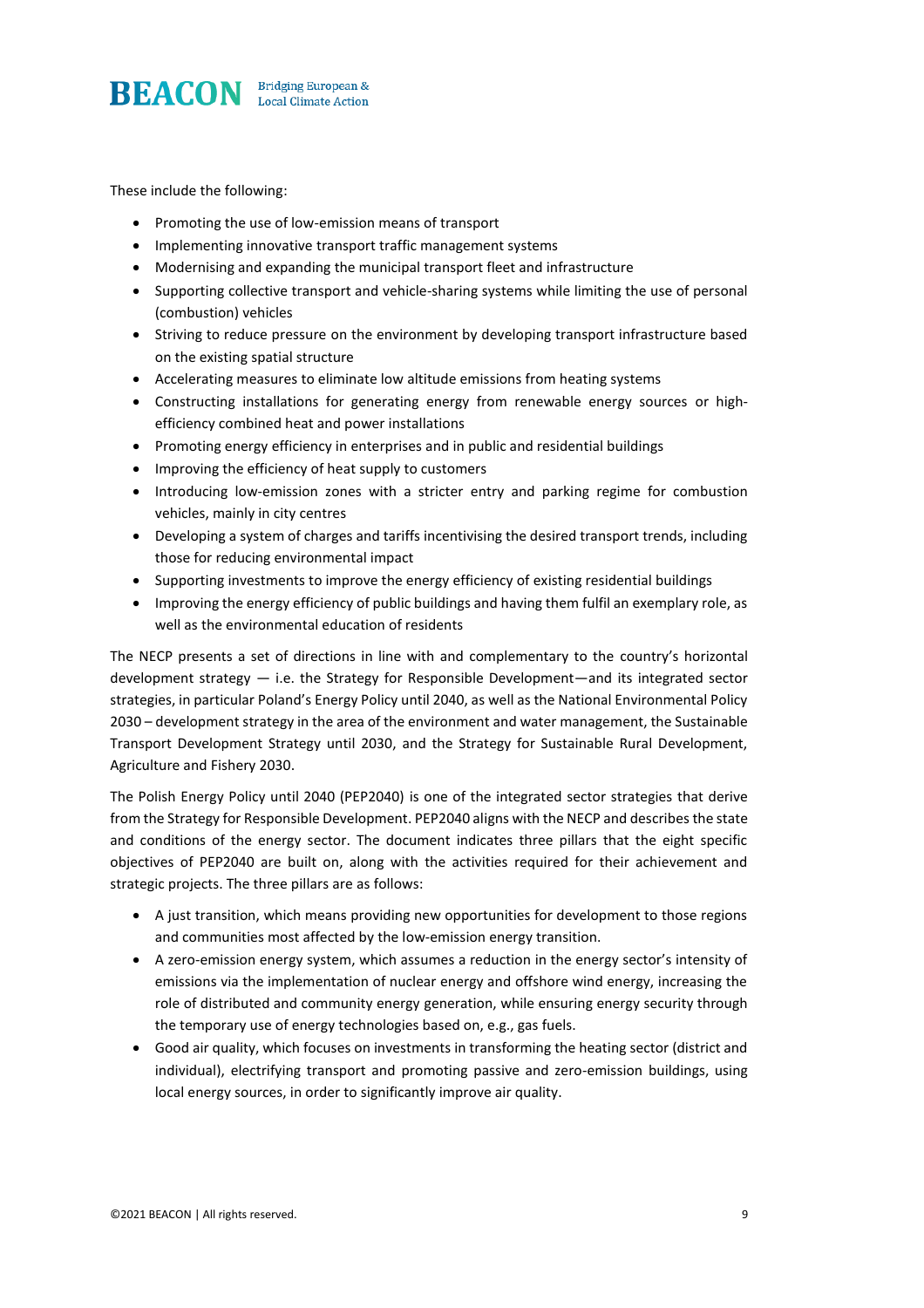**BEACON** Bridging European &

### 3 Overview of current and future funding sources for local climate action

Each successive EU Multiannual Financial Framework brings new solutions and instruments in the field of financing climate protection investments and projects. This diversity is also reflected in national programmes financed by the central budget. There is already a visible trend as the 2014-20 budget period closes towards a growing role of debt instruments. The coming years (2021-27) will only see this pattern strengthen. Ever more programmes will contain two components—subsidy and loan further modified depending on the specific purposes of the intervention.

The most important sources of financing available to local authorities are presented in the following table, with particular emphasis on the five regions home to the local government partners of the BEACON project. The next section presents information on the upcoming budget period and the amounts for which city and municipality authorities will be eligible to apply.

| <b>Area</b>                                                     | <b>National</b><br><b>Fund</b><br>for<br><b>Environmental</b><br><b>Protection</b><br><b>Water</b><br>and<br><b>Management</b> | <b>Provincial</b><br><b>Funds</b><br>for<br><b>Environmental</b><br><b>Protection</b> | <b>EU</b> funds                                                                                                                                   |
|-----------------------------------------------------------------|--------------------------------------------------------------------------------------------------------------------------------|---------------------------------------------------------------------------------------|---------------------------------------------------------------------------------------------------------------------------------------------------|
| <b>Energy</b><br>efficiency,<br>energy<br>poverty,<br>clean air | STOP SMOG - support for<br>single-family houses of<br>energy-poor people (p.<br>19)<br>District heating (p. 20)                | Atmospheric protection<br>(p. 23, 25)                                                 | "Supporting energy<br>efficiency in residential<br>buildings in the Silesian<br>Voivodeship" (p. 22)<br>Clean Air (p. 22)<br>Energy efficiency in |
| Low-<br>emission<br>transport                                   | Green public transport<br>(Phase I) (p. 18)                                                                                    |                                                                                       | buildings (p. 24)                                                                                                                                 |
| <b>Renewable</b><br>energy<br>sources                           | STOP SMOG – support for<br>single-family houses of<br>energy-poor people (p.<br>19)                                            |                                                                                       |                                                                                                                                                   |
| <b>Waste</b><br>management                                      | "Selective collection and<br>prevention of waste<br>generation" (p. 14)<br>"Waste management<br>installations" (p. 14)         | Waste management and<br>protection of the earth's<br>surface (p. 23, 25)              |                                                                                                                                                   |
| <b>Climate</b><br>change<br>adaptation                          | Adaptation to climate<br>change and limiting the<br>effects of environmental<br>threats $(p. 17)$                              |                                                                                       |                                                                                                                                                   |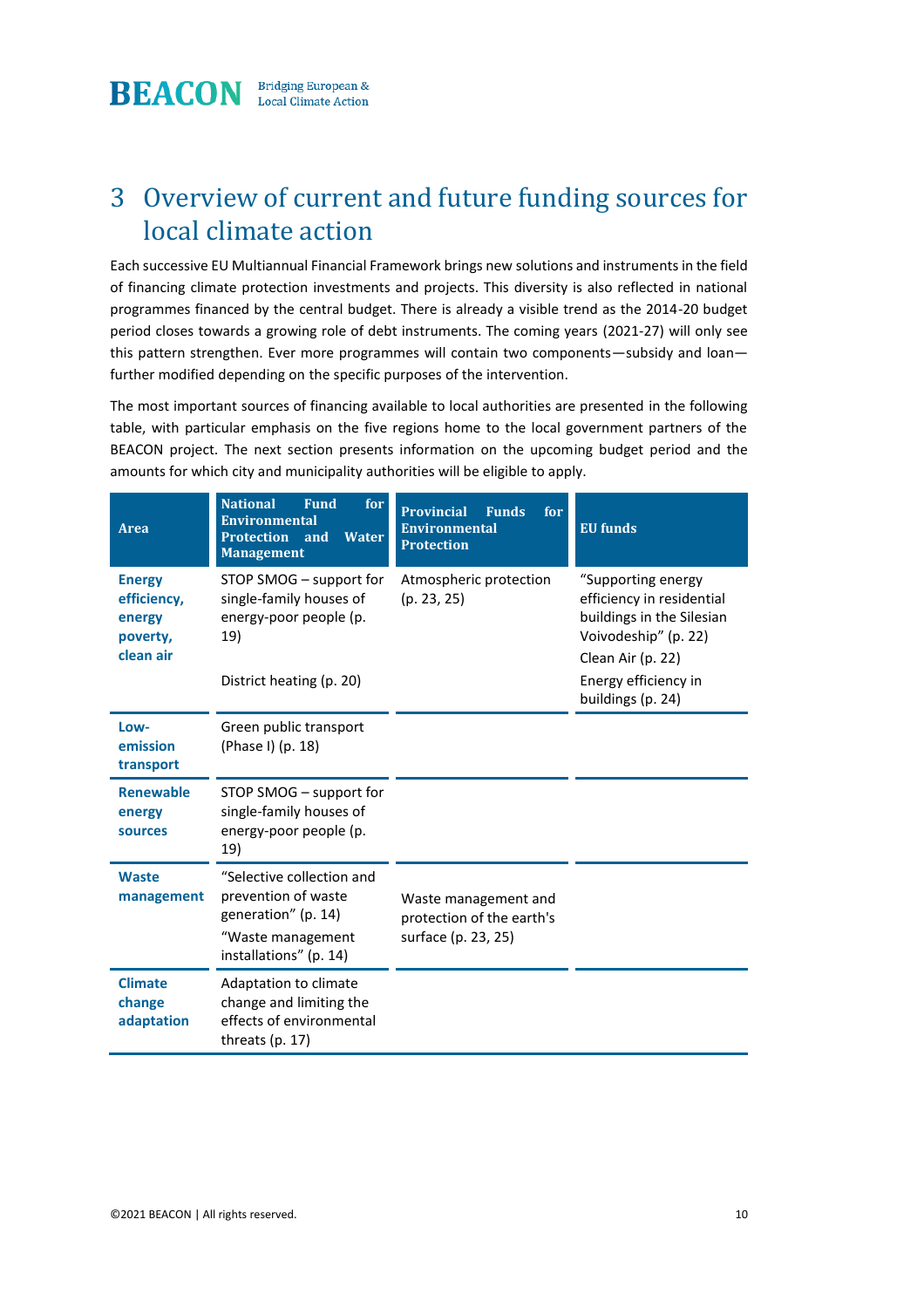



### 3.1 Nationwide programmes

The greatest source of funds is the **National Fund for Environmental Protection and Water Management (NFEPWM)**. These funds come from domestic sources, which under the annual list of priority programmes approved by the Supervisory Board of the NFEPWM are granted to beneficiaries implementing projects that fit their assumptions. In the current programming period, the main areas of activities of the NFEPWM are as follows:

- Rational waste management and protection of the earth's surface
- Adaptation to climate change and protection of waters against pollution
- Zero-emission transport
- Good air quality
- Just transition
- Zero-emission energy system
- **Biodiversity**
- Education and environmental monitoring
- Tasks in the field of horizontal programmes

#### **Rational waste management and protection of the earth's surface**

The NFEPWM has funds under the rational waste management priority, and applications are being received on a continuous basis **from 24 August 2020 to 30 June 2022**.

Local government authorities may obtain funding in the form of a **subsidy or loan** under the first part of the programme, entitled **selective collection and prevention of generation of waste**, for allocation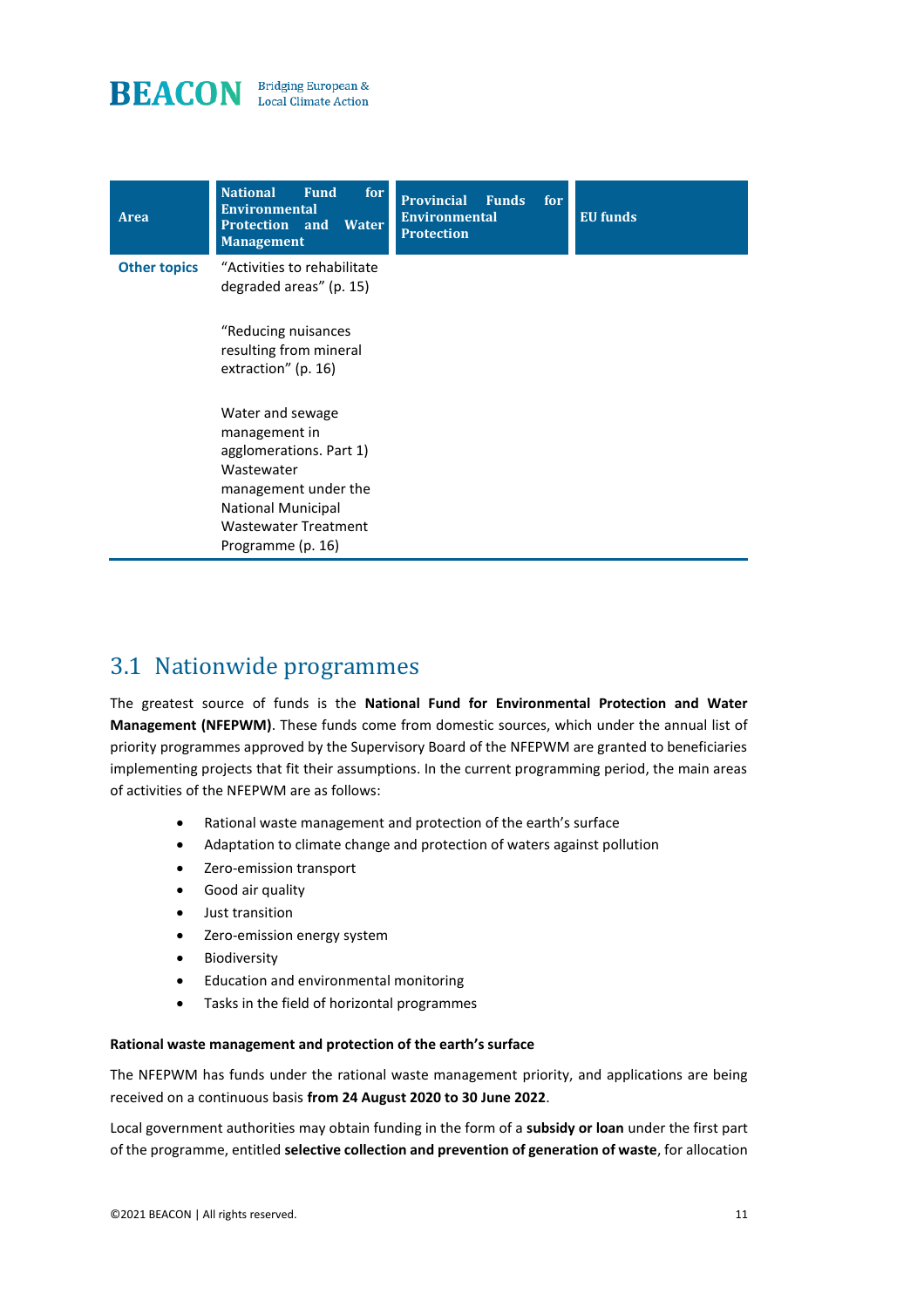

to activities such as constructing or modernising permanent points for the selective collection of municipal waste and for developing selective municipal waste collection systems.

Beneficiaries may apply for funding in the form of **a subsidy covering up to 50% of eligible costs**, in which case the subsidy is awarded on the condition of a loan being taken out with the NFEPWM to cover any shortfall in own funds or other nonreturnable forms of project financing (applies to total net investment costs or gross equivalent) or for funding in the form of **a loan covering up to 100% of eligible costs**.

The interest rate on loans to local government authorities is **WIBOR 3M but not less than 1%**, and the financing period shall not exceed **15 years**. Additionally, local government authorities may apply for **relief on up to 30% of the principal**.

The second part of the rational waste management programme, **waste management installations**, also provides for support for local government authorities in the form of a **subsidy** or **loan** for activities related to:

- Adapting existing mechanical-biological waste treatment installations to treat selectively collected municipal waste
- Constructing new installations, or expanding or retrofitting existing ones:
	- a) Recovery, including recycling of selectively collected municipal waste, including bio-waste
	- b) Thermal transformation of waste generated from municipal waste with combined heat and power generation
	- c) Recovery, including recycling of nonmunicipal waste, including waste generated from municipal waste
	- d) Disposal of hazardous waste by thermal transformation
	- e) Aimed at reducing the amount of nonmunicipal waste generated, alongside constructing, extending, or retrofitting associated selective waste collection infrastructure
- Extension or retrofitting of existing end-of-life vehicle dismantling stations
- Extension or retrofitting of the biological part of existing mechanical-biological waste treatment installations

Beneficiaries may apply for support in the form of a **loan** of **up to 100% of eligible costs** or a subsidy in the amount of:

- Up to 50% of eligible costs, not exceeding PLN 50 million (construction or extension of an installation for thermal treatment of waste generated from municipal waste; construction or extension of an existing installation for the treatment of hazardous waste by thermal transformation).
- Up to 30% of eligible costs, not exceeding PLN 30 million (with the proviso that the amount of the subsidy not exceed 50% of any amount loaned by the NFEPWM for the same project) for projects consisting of construction, extension, or retrofitting of fermentation or composting installations for selectively collected municipal bio-waste; installations for recycling plastic waste, used tyres, or multi-material packaging; installations for recycling construction waste; and adapting existing installations for mechanical-biological waste treatment.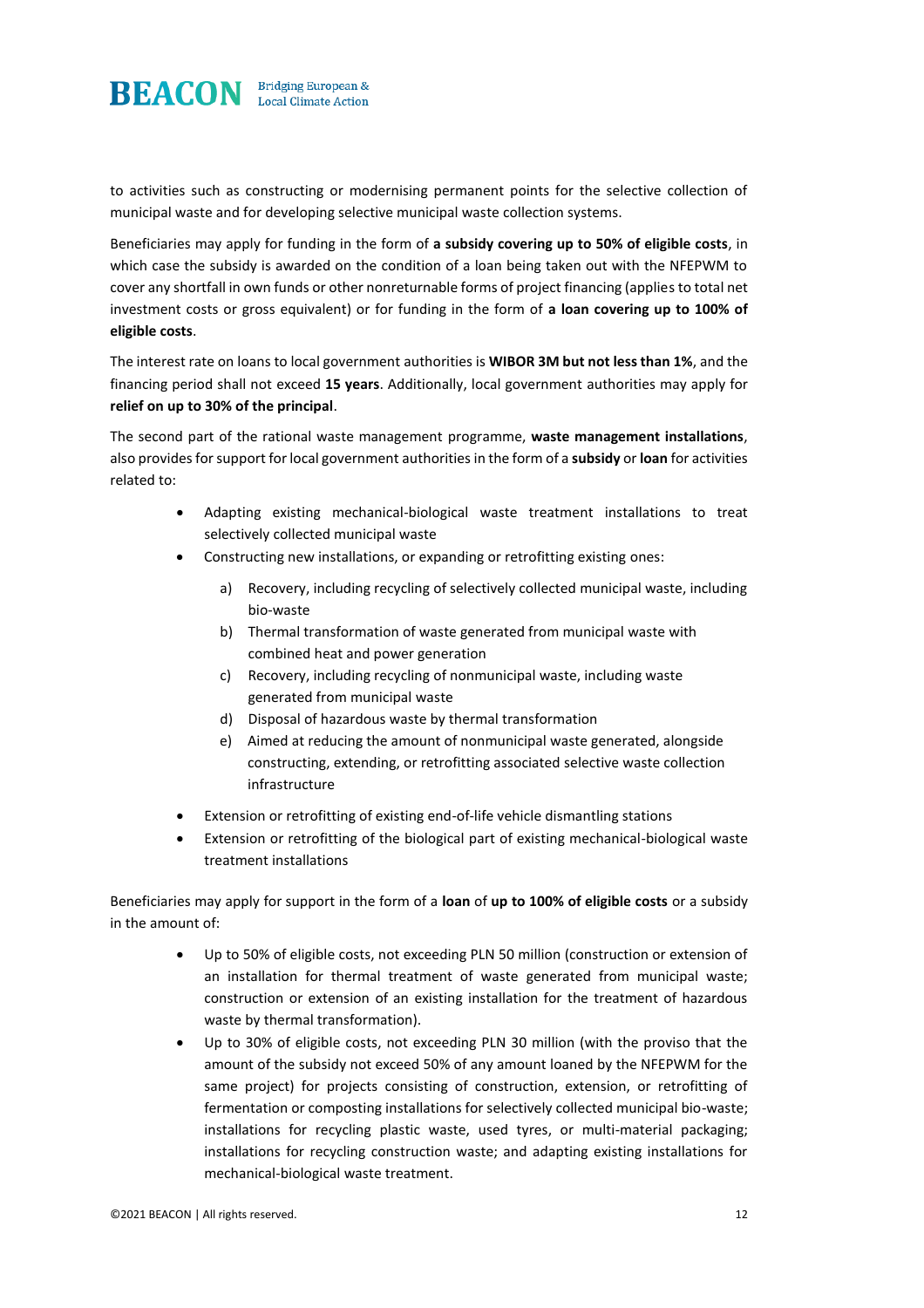

In this part, a **subsidy** can be granted only on the condition a loan is taken out with the NFEPWM to cover any financing shortfall in own funds or other nonreturnable forms of project financing (applies to total net investment costs or gross equivalent).

Loans are granted **on market terms** or at an interest rate equal to **WIBOR 3M +50** basis points **(bp) and not less than 2%** in most cases for a period not exceeding **15 years**. 5

Another programme available under the priority area protection of the earth's surface is **activities to rehabilitate degraded areas**. Local government authorities may apply for funding in the form of a **loan**  (up to 100% of eligible costs) to rehabilitate land degraded by human activity through waste removal, remediation, reparatory activities, and in the event of environmental damage, restoration of functions, or preparation for new functions.

A loan may be granted **on market terms** or at an interest rate of **WIBOR 3M and not less than 1%** (per annum), for a maximum of **12 years**. 6

The sources of financing available also include a programme called **reducing nuisances resulting from mineral extraction**, which aims to reduce the negative environmental impact of mineral extraction and the closure of mining plants. The scope of financed projects may include:

- Rehabilitate land degraded or devastated by mining activities
- Introduce technologies aiming to reduce greenhouse gas emissions, generate waste from the extraction, or process raw materials in the mining industry
- Treat, drain, or manage mine waters

Local government authorities may apply for funding in the form of a **subsidy** covering **up to 100% of eligible costs**. The call for applications is continuously open **from 15 July 2019 to 30 December 2026**  until 15:30 or until all available funds have been allocated.<sup>7</sup>

#### **Climate change adaptation and protection of waters against pollution**

The NFEPWM is also calling for applications under the priority programme, **water and sewage management in agglomerations**, specifically **sewage management under the National Programme for Municipal Wastewater Treatment**. Local government authorities and their associations may apply for a minimum **loan** of PLN 1,000,000 for a period not exceeding 15 years. The assumptions also provide for a grace period in the repayment of principal, but it must not exceed 12 months after project completion. The loan interest rate is **WIBOR 3M but may not be less than 2%** per annum, except for projects carried out by so-called green municipalities, where the interest rate is 3M WIBOR 50 basis points but not less than 1.5% per annum.

<sup>5</sup> http://www.nfosigw.gov.pl/oferta-finansowania/srodki-krajowe/programy-priorytetowe/racjonalna-gospodarka-odpadami/

<sup>6</sup> http://www.nfosigw.gov.pl/oferta-finansowania/srodki-krajowe/programy-priorytetowe/ochrona-powierzchni-ziemi/naborwnioskow-2020-dla-czesci-1/

<sup>7</sup> http://nfosigw.gov.pl/oferta-finansowania/srodki-krajowe/programy-priorytetowe/zmniejszenie-uciazliwosci-wynikajacychz-wydobywania-kopalin/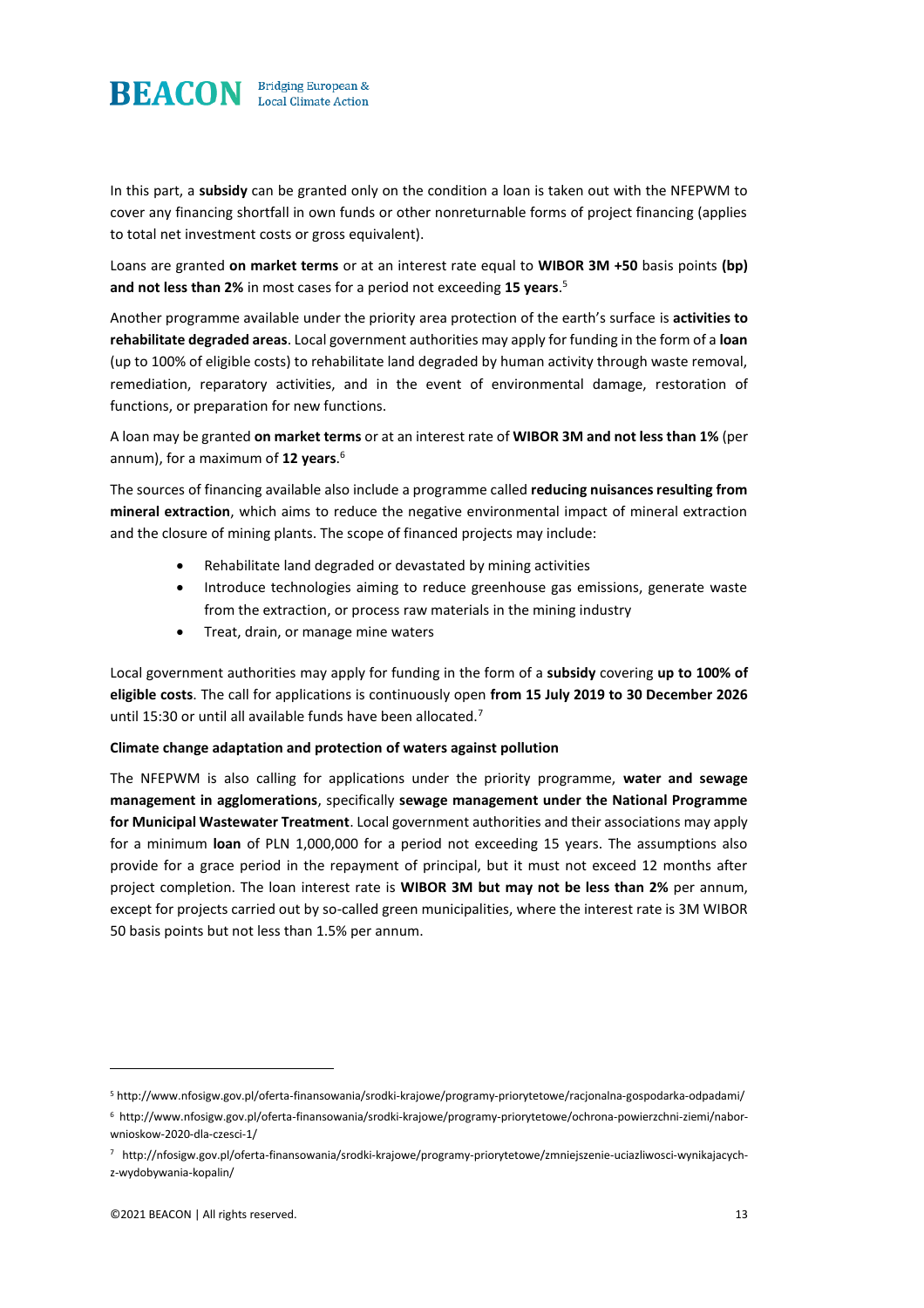

Funds obtained under this programme can be spent on:

- Construction, expansion, or retrofitting of municipal sewage treatment plants, including for processing sewage sludge and producing energy from renewable sources (for operator's needs only, i.e. for water- and sewage-related activities)
- Construction, expansion, or retrofitting of collective sanitary sewage systems, and construction work to connect buildings to the sanitary sewage system that is the object of the project being applied for.

Beneficiaries may also apply for **relief of up to 10% of the disbursed loan amount, not exceeding PLN 1,000,000**. The relief can be granted upon repayment of 75% of the disbursed loan amount, subject to submission of an application in the required form.

Applications can be submitted from **01 March 2017** to **22 December 2023**, or until all funds have been allocated.<sup>8</sup>

The fund is also calling for applications under the **Adaptation to climate change and limiting the effects of environmental threats** programme. The programme aims to increase protection against the effects of climate change and natural hazards.

Local government authorities may apply for a **loan to cover 100% of eligible costs** of projects, such as:

- Measures aimed at adapting to climate change in cities (e.g. in the form of building green and blue infrastructure), eliminating impermeable surfaces, and building rainwater management systems and stormwater drainage
- Measures to prevent floods and droughts
- Measures to supply the population with drinking water, including constructing and retrofitting water intakes, water treatment stations, and water supply networks
- Activities to develop and implement a threat monitoring system and a threat early warning system
- Activities to remove the effects of failures and environmental threats on sites associated with environmental protection and water management, marine coastal areas, and natural water bodies

Loan applications can be submitted at any time **from 01 February 2019 to 17 December 2021** until 15:30, or until all funds have been allocated.<sup>9</sup>

#### **Zero-emission transport**

Programmes supporting climate activities on the 2015-20 list of priority programmes are still available.

Applications are being received for funding under the priority programme, **green public transport (Phase I)**. The programme aims to reduce air pollution emissions by reducing the use of emitting fuels in public transport. Local government authorities that are organisers of public road transport within the meaning of the *Act on public collective transport* may apply for a subsidy and a loan, depending on the purpose of the financing, in the amount of **50% to 90% of eligible costs (subsidy)** or even **up to** 

<sup>8</sup> http://nfosigw.gov.pl/oferta-finansowania/srodki-krajowe/programy-priorytetowe/gospodarka-wodno-sciekowa-waglomeracjach/nabor-wnioskow-2021-dla-czesci-1/

http://nfosigw.gov.pl/oferta-finansowania/srodki-krajowe/programy-priorytetowe/przeciwdzialanie-zagrozeniomsrodowiska/nabor-2019---2021/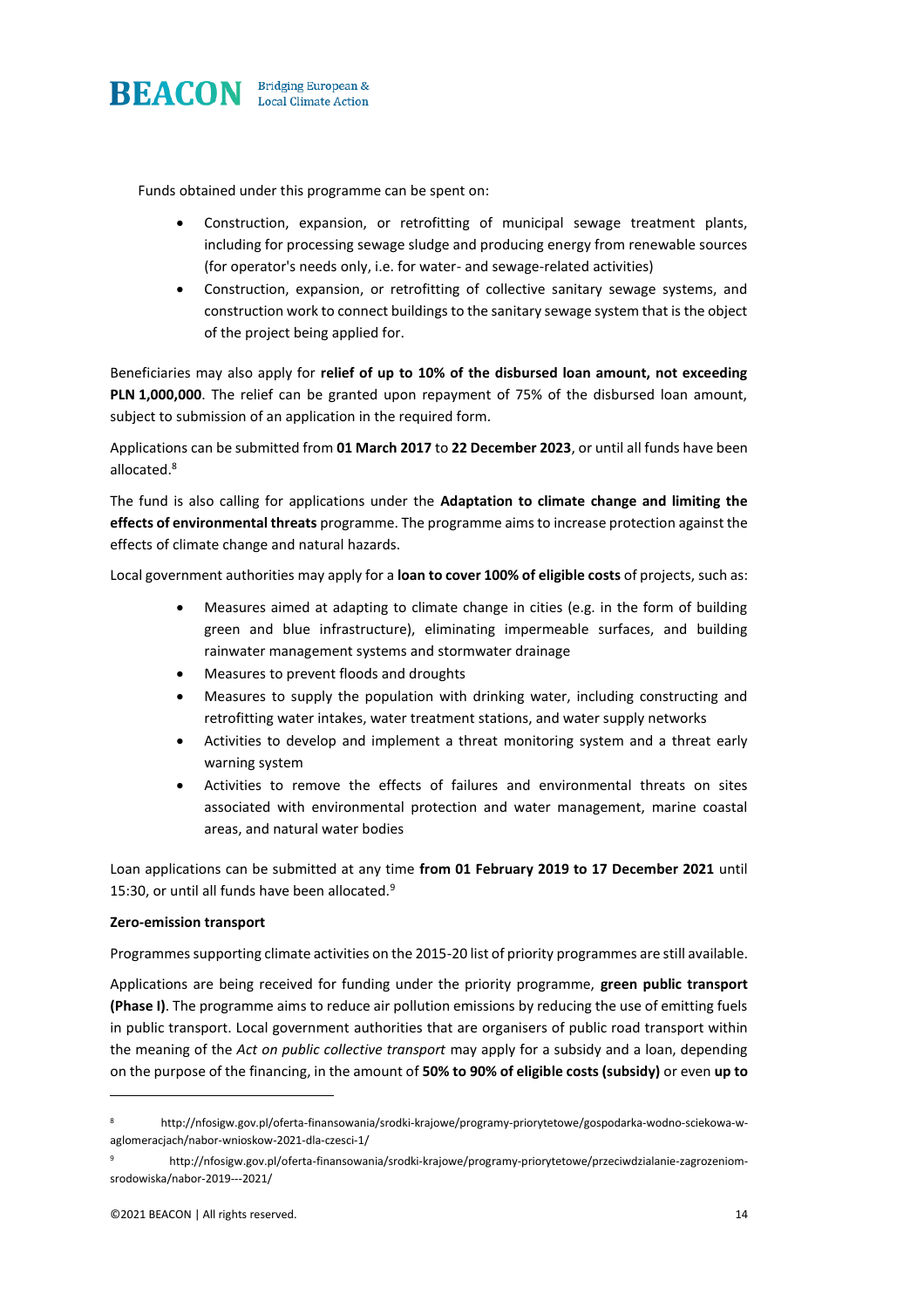

**100% of eligible costs (loan)**; in the case of a loan, this amount cannot exceed the difference between eligible costs and co-financing via a subsidy granted for this project.

The funds obtained can be used for:

- Purchasing or leasing new electric buses propelled by electricity accumulated via connection to an external source or electricity generated for propulsion from hydrogen in internally mounted fuel cells; funding may also cover the costs of training drivers and mechanics.
- Purchasing or leasing new trolleybuses, i.e. buses adapted to be supplied with electricity from a traction network and equipped with an additional drive system allowing them to cover a route without electric traction.
- Retrofitting or constructing infrastructure enabling the servicing and proper use of purchased or leased vehicles, in particular charging or hydrogen refuelling points, with the necessary infrastructure.

Applications for the first stage of the programme are being received on a continuous basis **from 04 January 2021 to 15 December 2021,** or until all funds have been allocated. Applications (separate ones for applying for co-financing as a subsidy or as a loan) should be submitted electronically via the Generator of Grant Applications (in Polish: GWD - co-financing application generator) at http://gwd.nfosigw.gov.pl.<sup>10</sup>

#### **Good air quality**

One of the NFEPWM's most commonly used instruments is the **STOP SMOG programme,** which **supports single-family houses of energy-poor people<sup>11</sup>** and is aimed at municipalities. Alongside the **Clean Air** programme, this is one of the largest government anti-smog programmes supporting activities to improve air quality and to counter energy poverty.

The NFEPWM's and Ministry of Climate and Environment's takeover of tasks related to the **STOP SMOG** programme on March 31, 2021 resulted in the call for funding applications being renewed.

Authorities entitled to submit applications for co-financing are municipalities, inter-municipal unions, poviats, and metropolitan unions (in the Silesia Voivodeship). Applicants (commune, inter-communal association, poviat, metropolitan association in the Śląskie Voivodeship) may obtain up to 70% cofinancing of investment costs. The remaining 30% is their own contribution. Thanks to this, residents of communes (located in the area where the so-called anti-smog resolution is in force) can receive a non-returnable subsidy up to 100% of the project costs. According to the terms of the programme, the average project cost per building (or one flat, for a single building with two flats) may not exceed PLN 53,000.

The **STOP SMOG** programme supports the replacement or elimination of heat sources and thermal retrofitting in single-family residential buildings. The end beneficiaries of the support are energy-poor

<sup>10</sup> http://nfosigw.gov.pl/oferta-finansowania/srodki-krajowe/programy-priorytetowe/zielony-transport-publiczny-fazai/nabor--zielony-transport-publiczny-faza-i/

<sup>&</sup>lt;sup>11</sup> The beneficiary may be a member of the household where the monthly average income per household member does not exceed 175% of the lowest retirement pension in the household for one person and 125% in a multi-person household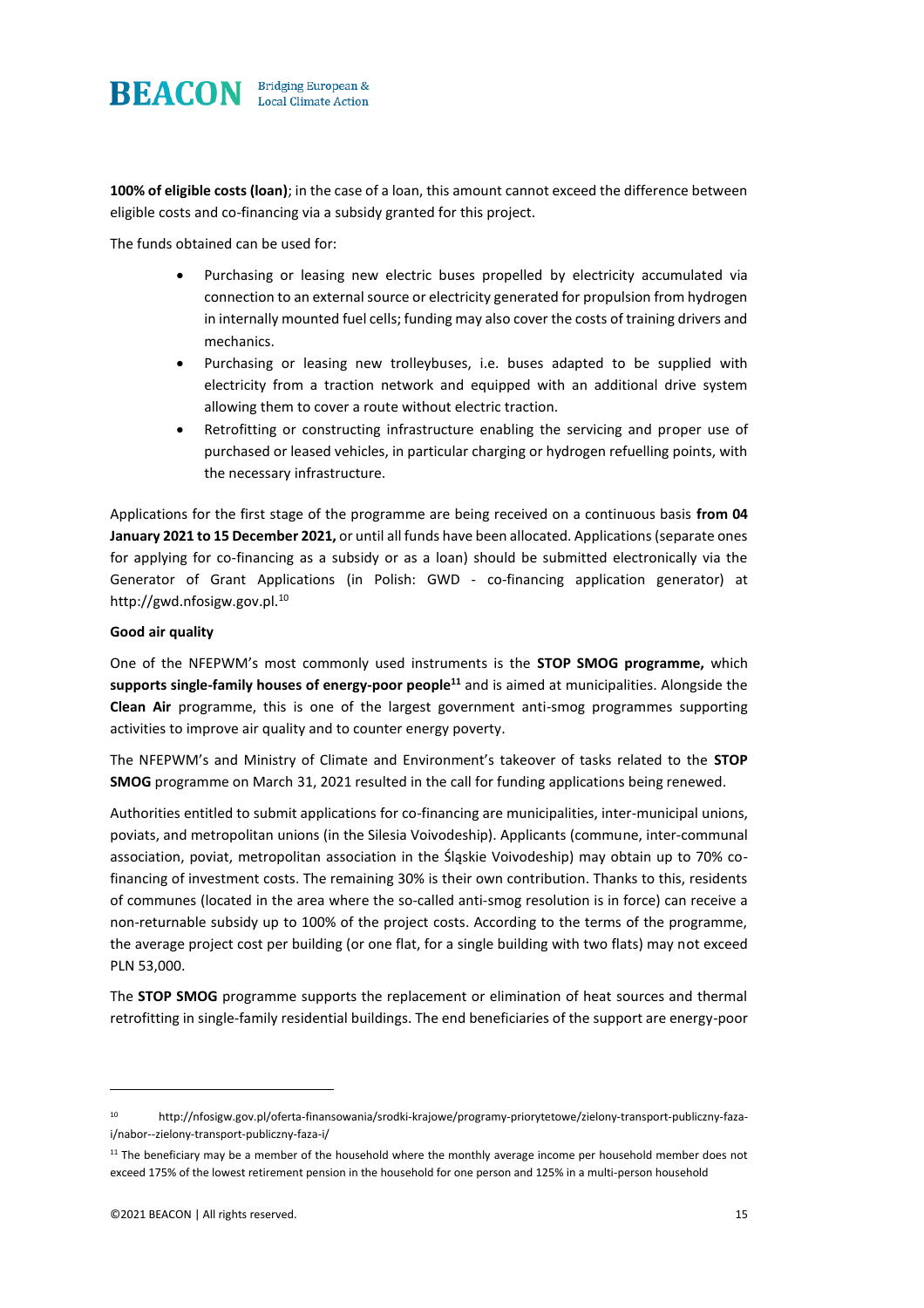

persons who own or co-own single-family residential buildings, as well as municipalities implementing low-emission projects in single-family buildings in the municipal housing stock.

The scope of activities covered by the support includes implementing projects in single-family residential buildings that consist of:

- Eliminating or replacing high emission heat sources with low-emission ones
- Thermal retrofitting
- Connecting a district heating or gas network
- Providing buildings with access to energy from RES installations
- Reducing the single-family residential buildings' energy demand for heating the building or domestic water

The maximum duration of project implementation is 3-4 years, depending on the proportion of lowemission projects as a function of the municipality's total number of single-family residential buildings.

The application must be completed and sent via the Co-financing Application Generator (GWD). An application with attachments should be submitted electronically or in hard copy.<sup>12</sup>

The amendments to the *Act on supporting thermal retrofitting and repairs* has greatly changed and facilitated access to the **STOP SMOG** programme, including:

- Allowing inter-municipal associations and poviats to apply to the programme as a coordinator for several municipalities
- Extending the implementation period from 3 to 4 years
- Allowing low-emission projects to also be implemented in buildings belonging to municipal housing stock
- Equipping municipalities with tools to verify the data of persons applying to participate in the programme
- Improving certain conditions for residents participating in the programme
- Extending the catalogue of eligible costs, including the addition of RES installations
- Removing the obligation for municipal authorities to prepare low-emission programmes
- Reducing the minimum number of single-family buildings applying for the programme (from 2% to 1% or 20 buildings)
- Reducing the required reduction in heat demand from 50% to 30%
- Shortening the period for which the municipality must maintain the effects of projects from 10 years to 5 years from the completion date of the agreement under which the projects were implemented.

The NFEPWM is collecting funding applications to the **poviat district heating** programme. The aim of the programme is to support investment projects aiming to reduce the negative environmental impact of heating companies and to improve air quality. The beneficiaries eligible to apply to the programme are not local governments but rather municipal limited companies producing heat for municipal and domestic purposes. The funds can be used for the following, among other things:

<sup>12</sup> http://czystepowietrze.gov.pl/stop-smog/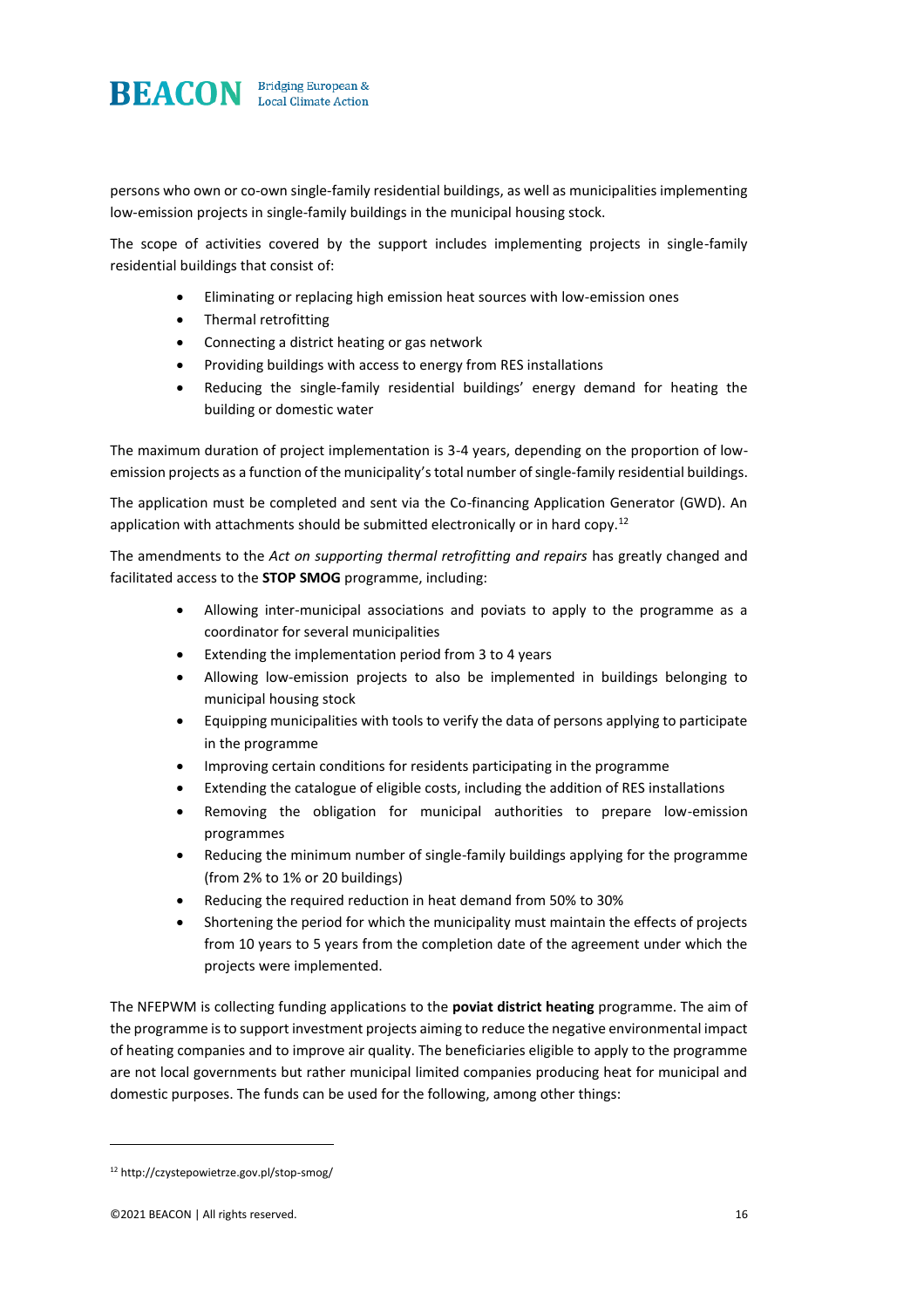

- Constructing, expanding, or retrofitting existing production installations or industrial equipment to reduce the consumption of raw materials, including replacing them with secondary raw materials
- Implementing projects to reduce harmful emissions to the atmosphere for installations described in Directive (EU) 2015/2193 of the European Parliament and of the Council
- Implementing projects to improve air quality by reducing emissions from fuel combustion sources with a total fuel capacity above 50 MW
- Implementing projects aiming to improve air quality by reducing emissions to the atmosphere from industrial activities (not directly related to fuel combustion sources)
- Implementing projects aiming to improve energy efficiency
- Implementing projects related to constructing or modifying generating units (including connecting them to the distribution and transmission grid) that generate energy using energy from renewable sources, waste heat, heat from combined heat and power, lowemission gas fuels, gas mixtures, synthetic gas, or hydrogen
- Retrofitting or expanding district heating networks

Applicants may apply for loans covering up to 100% of eligible costs or for grants of up to 50% of eligible costs. Subsidies are granted on the condition that a loan is taken out with the NFEPWM to cover all remaining eligible costs. Loans are granted on market or preferential terms at the level of WIBOR 3M + 50 bp and not less than 1.5% per annum. Applications for loans of PLN 0.5 million to PLN 300 million may be submitted until **17 December 2021** or until all funds have been allocated.

### 3.2 Regional programmes

In addition to the range of nationwide subsidy and loan programmes, regional-level financing for environmental investments is also available to local governments. The funds are usually distributed by the Provincial Funds for Environmental Protection and Water Management (PFEPWM). In some voivodeships, EU funds from the 2014-20 financial framework are still available. It should be noted, however, that **only two of the regions of origin of local governments participating in the BEACON project offer support instruments dedicated to municipalities**.

#### **Silesian Voivodeship**

As part of sub-measure 1.7.1 of the Operational Programme Infrastructure and Environment, **supporting energy efficiency in residential buildings in the Silesian Voivodeship**, PLN 92 million was allocated in 2020 for EU funding of projects aimed at the comprehensive thermal retrofitting of multifamily residential buildings in the voivodeship. Due to great interest in the PFEPWM programme in Katowice, it has planned a sixth round to support such initiatives for 2021. Local governments and cooperatives, as well as housing communities, will be eligible for funds to implement projects. According to the schedule, the call for applications will open in March 2021 and will include projects in the field of deep, comprehensive energy retrofitting of multifamily residential buildings.

The board of the Silesian Voivodeship has announced a call for applications for subsidising projects under the Regional Operational Programme, sub-measure **4.6.1 clean air**. The planned application period is 25 February 2021 to 30 April 2021, and the expected date of adjudication is October 2021. The programme targets the following municipalities: Bielsko-Biała, Dąbrowa Górnicza, Gliwice,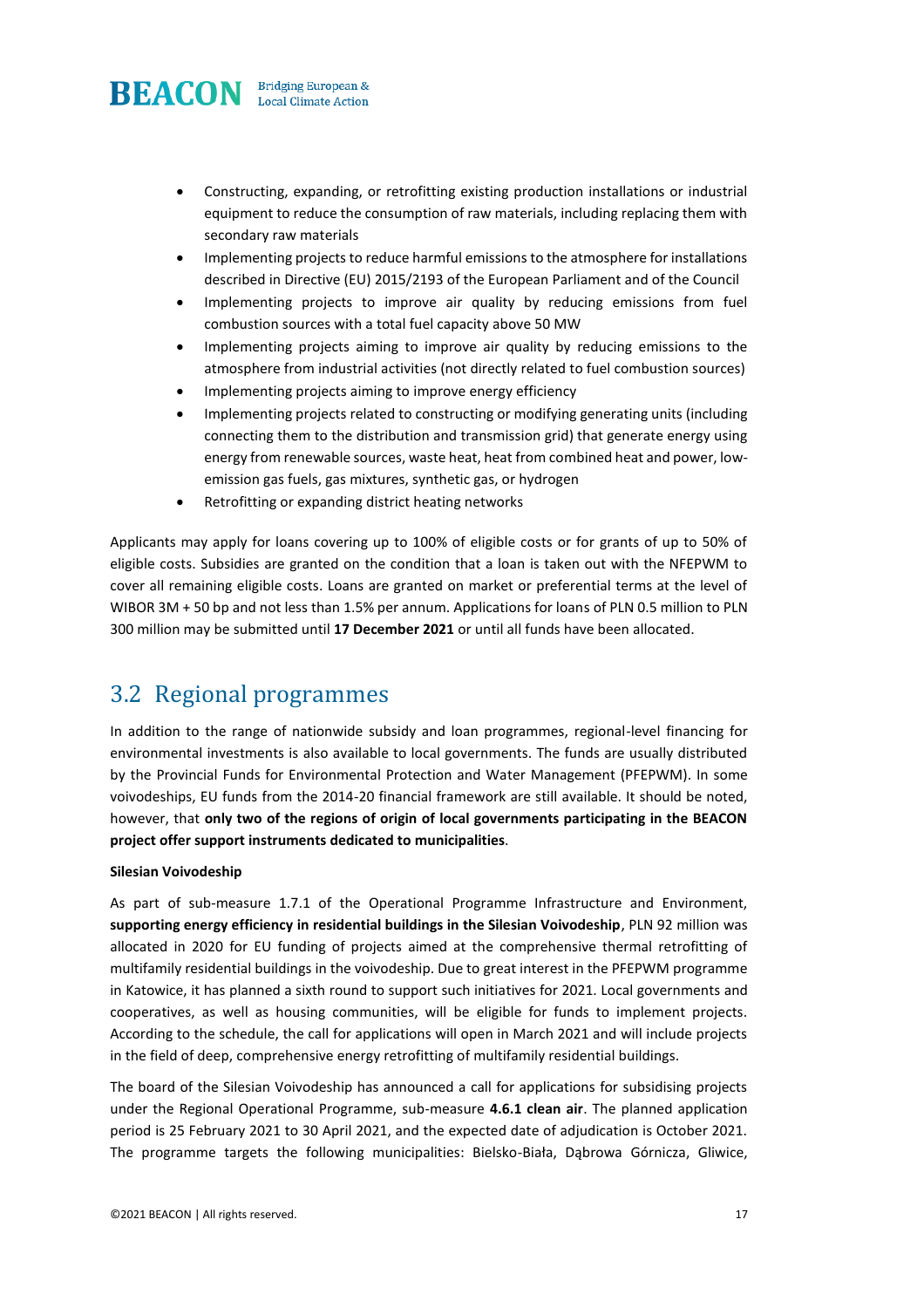

Godów, Katowice, Knurów, Myszków, Pszczyna, Rybnik, Sosnowiec, Tarnowskie Góry, Tychy, Wodzisław Śląski, Zabrze, Żory, and Żywiec.

The funding may be used to replace or retrofit individual heat sources (including solid fuels, except for lignite), with the aim of improving air quality by reducing  $CO<sub>2</sub>$  emissions and PM10. The maximum allowable level of project co-financing is 95% of costs.<sup>13</sup>

Subsidy applications should be submitted electronically in PDF format to the institution running the competition, using one of the following:

- Public e-services platform PeUP (a system used by a limited numer of municipalities) at https://www.sekap.pl/ (*Katalog usług » Rozwój regionalny » Regionalny Program Operacyjny Województwa Śląskiego na lata 2014-2020*)
- ePUAP electronic platform of public administration services (national system) at http://epuap.gov.pl/ using a general letter to a public entity (*Pismo ogólne do podmiotu publicznego*).

As part of the environmental policy of the Silesian Voivodeship, the PFEPWM in Katowice supports ecological activities by public administration, including in protection of the atmosphere, waste management, and protection of the earth's surface. The main objective of **atmospheric protection** is to improve air quality, reduce energy consumption, and increase the use of energy from renewable sources. Investments eligible for funding should include activities such as:

- Building or replacing heating systems to be more ecological and economical
- Implementing programmes for reducing low altitude emissions (*PONE – programy ograniczenia niskiej emisji*)
- Thermal insulation of buildings
- Financing installations to produce low-emission fuels or biofuels
- Use of renewable or alternative energy sources

Tasks carried out by municipalities may be subsidised only if the municipality has introduced or set a date for introducing legal solutions regarding systemic measures to reduce the level of pollution (*Lowemission economy plan*, *Short-term action plan*, *Heat supply plan*, *Area development plan* containing heat supply conditions, or another document regulating the above issues).<sup>14</sup>

The above programme can provide financing in the form of a **loan (forgivable or non-forgivable)**, including a **non-forgivable bridge loan**. Applications are received on a continuous basis.<sup>15</sup>

The main objective of the **waste management and protection of the earth's surface** programme is to subsidise investments aiming to minimise generated waste, to increase the reuse and reduce the storage of waste, and to revitalise post-industrial areas. The following are preferential areas of the above scope:

- Measures to reduce and prevent waste generation
- Waste disposal

<sup>13</sup>https://www.funduszeeuropejskie.gov.pl/nabory/46-czyste-powietrze-461-czyste-powietrze-konkurs-40321/#Na%20co%20i%20kto%20mo%C5%BCe%20sk%C5%82ada%C4%87%20wnioski?

<sup>14</sup> https://www.wfosigw.katowice.pl/files/regulamin\_OA\_20.pdf

<sup>15</sup> https://www.wfosigw.katowice.pl/ochrona-atmosfery.html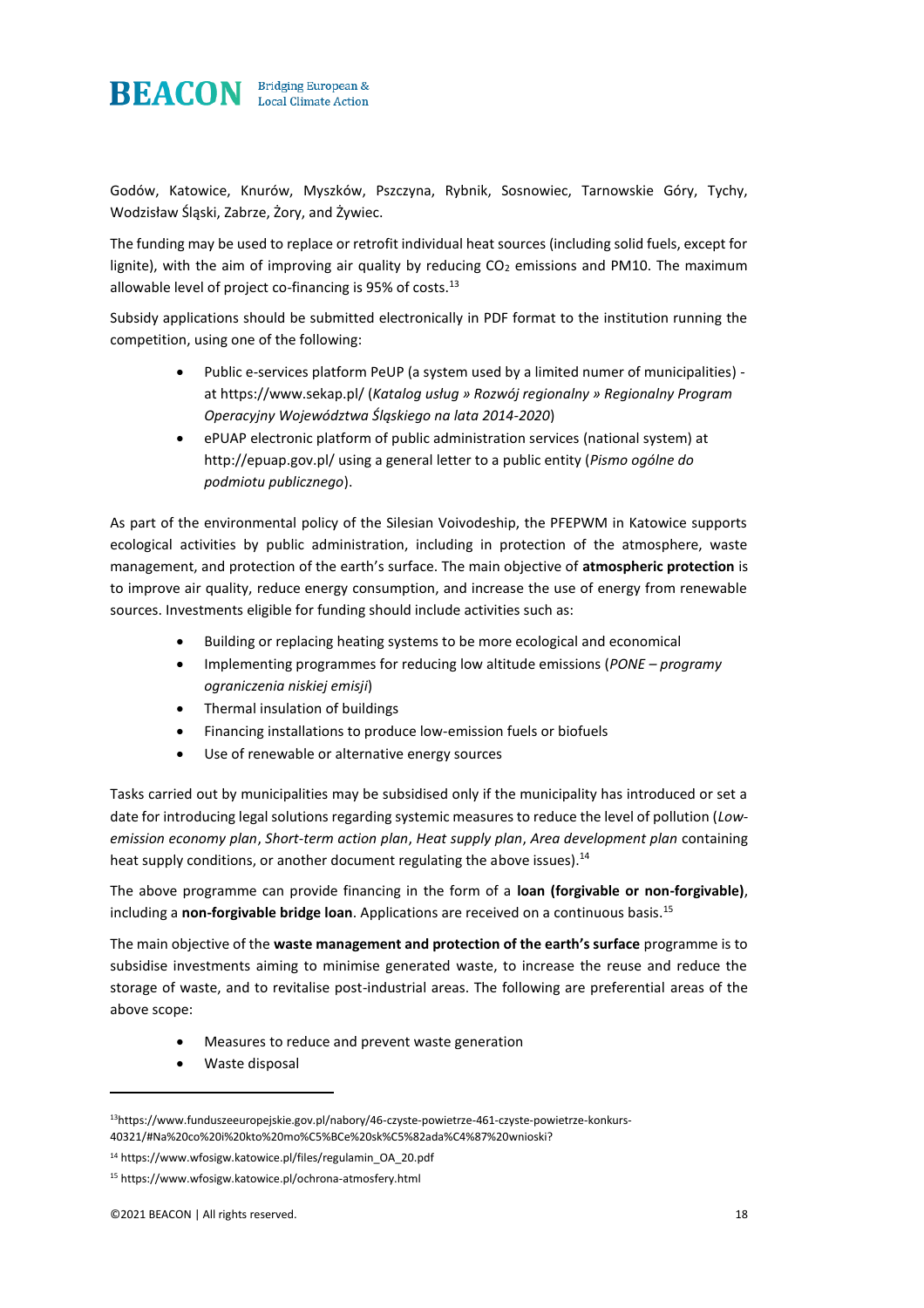

- Construction, expansion, and retrofitting of waste landfills
- Asbestos removal and disposal
- Revitalisation of post-industrial and degraded areas

Within this programme, the PFEPWM in Katowice supports these goals through **loans, subsidies, and partial relief on loans**. Applications are accepted on a continuous basis.<sup>16</sup>

#### **Lower Silesian Voivodeship**

On 15 February 2021, as part of the Regional Operational Programme, a call for competitive applications was launched that was directed to, among others, local government authorities from the Lower Silesian Voivodeship (excluding the Wrocław Functional Area, the Jelenia Góra Agglomeration ITI (Integrated Territorial Instrument), and the Wałbrzych Agglomeration ITI), under sub-measure **3.3 energy efficiency in buildings** of the public and residential sectors. As part of the competition, funding of up to 85% of eligible costs can be obtained for projects related to comprehensive energy retrofitting of public buildings, limited to buildings used by nurseries, kindergartens, and schools (excludes universities). The funds can be used to replace or retrofit heat sources and install RES microinstallations.

For a project to be eligible, a minimum of 51% of a building's usable area must be allocated to the activities of nurseries, kindergartens, or schools.

Applicable indicators of direct project outcomes include the amount of heat energy saved, the amount of electricity saved, a reduction in annual primary energy consumption in public buildings, the estimated annual decrease in greenhouse gas emissions, or an annual decrease in PM 10 and PM 2.5 particulate emissions.<sup>17</sup>

The maximum possible level of funding for a project presented by local government authorities is:

- Project not covered by state aid: Up to 85% of eligible costs
- Projects covered by public aid under the GBER (General Block Exemption Regulation) <sup>18</sup>: Maximum of 65% pursuant to Article 38 or maximum of 80% pursuant to Article 41

The level of co-financing for a project or part of a project may be reduced if the project includes revenue generation.

Applicants complete a co-financing application via the European Regional Development Fund (ERDF) online application generator at https://snow-umwd.dolnyslask.pl/ and send it to the Authority who is organizing competition (IOK) as part of this call from 08.00 on 26 April 2021 to 15.00 on 10 May 2021 (round 2).

 $^{16}$ https://www.wfosigw.katowice.pl/gospodarka-odpadami-i-ochrona-powierzchni-ziemi.html

<sup>17</sup>https://www.funduszeeuropejskie.gov.pl/nabory/33-efektywnosc-energetyczna-w-budynkach-uzytecznosci-publicznej-isektorze-mieszkaniowym-331-efektywnosc-energetyczna-w-budynkach-uzytecznosci-publicznej-i-sektorze-mieszkaniowymkonkursy-horyzontalne-3/

<sup>18</sup> Commission Regulation (EU) No 651/2014 of 17 June 2014 declaring certain categories of aid compatible with the internal market in application of Articles 107 and 108 of the Treaty Text with EEA relevance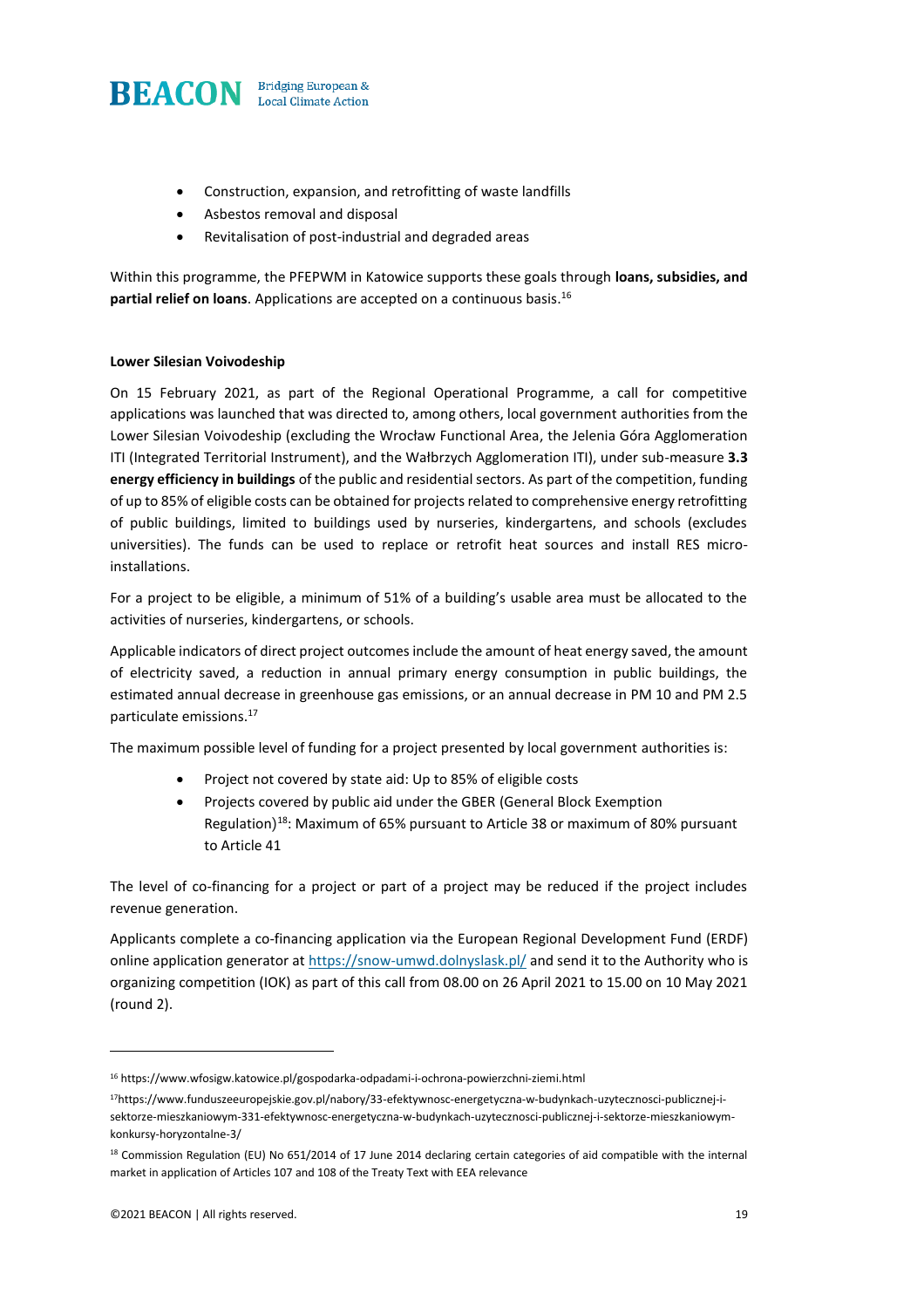

Only one application per applicant is allowed, and a hard copy of the application must be sent to the Office of the Marshal of the Lower Silesian Voivodeship.

The PFEPWM in Wrocław offers support to local governments in priority projects such as **atmospheric protection** and **waste management and protection of the earth's surface**. <sup>19</sup> The basic conditions for support include achieving a specific ecological outcome and complying with ecological efficiency criteria.<sup>20</sup>

Co-financing under the **atmospheric protection** priority covers activities aiming to:

- Reduce particulate and gas emissions, with particular emphasis on reducing sulphur dioxide, nitrogen oxides, and greenhouse gases
- Reduce low altitude emission of pollutants
- Reduce the emission of toxic substances
- Rationalise energy management
- Implement comprehensive thermal retrofitting programmes for local government authorities and public utilities
- Increase energy management efficiency

Local governments may obtain support in the form of a subsidy granted together with a loan (on the condition that the amount loaned cannot be less than the subsidy). **The loan may constitute up to 85% of eligible costs, and the subsidy up to 25%**, for tasks related to replacing or retrofitting a heat source in public utility facilities. It is also possible to obtain support in the form of **interest rate**  subsidies for bank loans. Applications are received on a continuous basis on general terms.<sup>21</sup>

Co-financing by the PFEPWM in Wrocław as part of **waste management and protection of the earth's surface** includes the following:

- Tasks resulting from the implementation of the Provincial Waste Management Plan for the Lower Silesian Voivodeship
- Waste recovery and recycling activities
- Rehabilitation of degraded areas and elimination of sources of exceptionally negative environmental impact
- Hazardous waste disposal
- Pilot projects for biodegradable waste collection and treatment $^{22}$

As part of a continuous call for applications, support is granted in the form of **a loan covering 85% of eligible costs**. For activities financed by EU funds or other non-returnable foreign sources, it is possible to use a liquidity loan up to the amount of these subsidies. $23$ 

<sup>19</sup> https://wfosigw.wroclaw.pl/zloz-wniosek

<sup>&</sup>lt;sup>20</sup> https://wfosigw.wroclaw.pl/zloz-wniosek/oa-ochrona-atmosfery/w\_62,informacje

<sup>&</sup>lt;sup>21</sup> https://wfosigw.wroclaw.pl/zloz-wniosek/oa-ochrona-atmosfery/w\_62,informacje

<sup>22</sup> https://wfosigw.wroclaw.pl/zloz-wniosek/oz-gospodarka-odpadami-i-ochrona-pow-ziemi/w\_84,zakres-dofinansowania

<sup>23</sup> https://wfosigw.wroclaw.pl/zloz-wniosek/oz-gospodarka-odpadami-i-ochrona-pow-ziemi/w\_83,informacje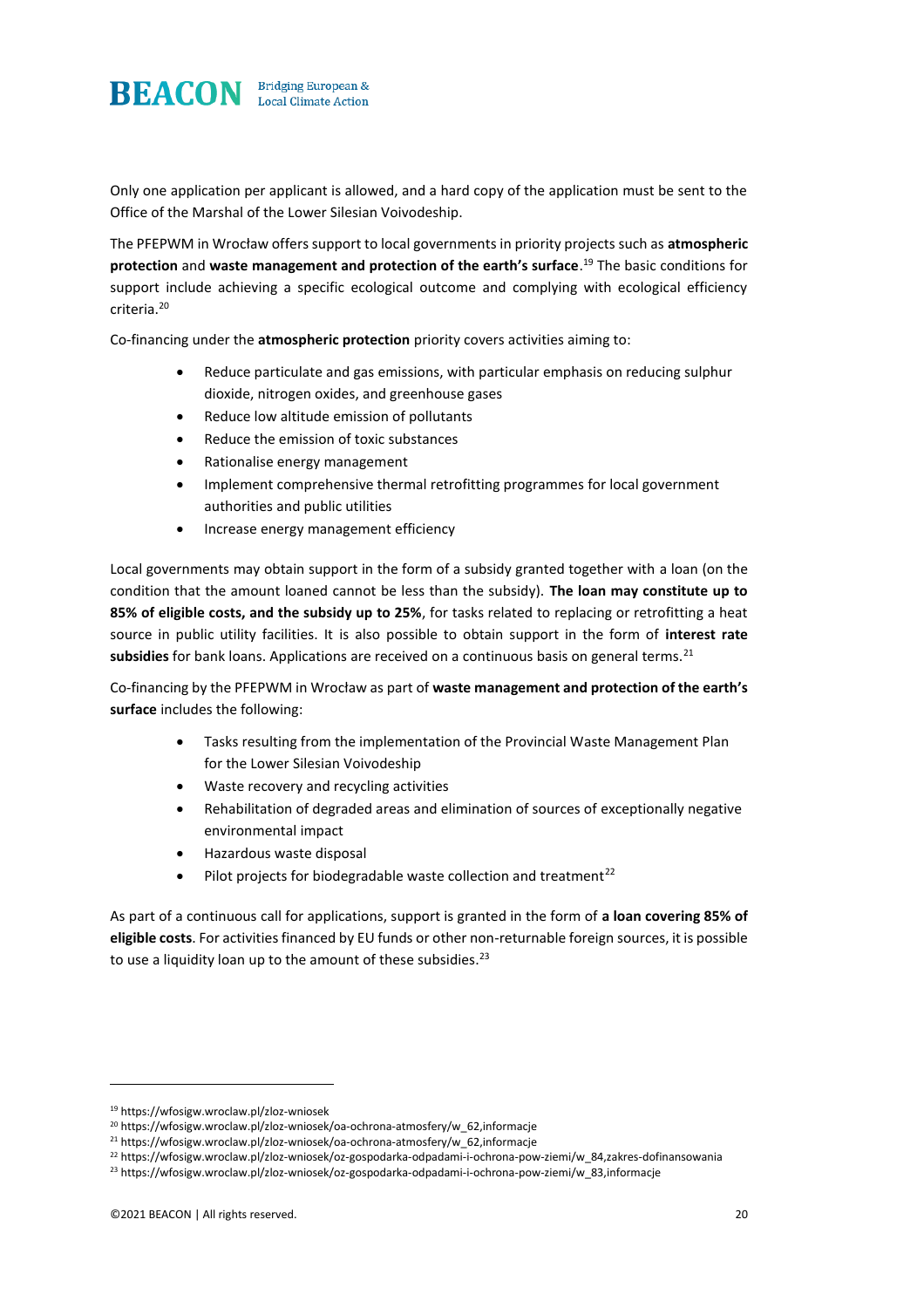

### 3.3 2021-2027 EU financial framework

In December 2020, the **EU's 2021-2027 Multiannual Financial Framework** was adopted with a total budget of €1,074.3 billion. Together with the EU's €750 billion **Next Generation EU** recovery instrument, the community will gain an unprecedented **€1.8 trillion** for the coming years. This money will serve to counter the economic and social effects of the COVID-19 pandemic and to implement long-term priorities, including a central role for the transition to climate neutrality. In total, over **€730 billion** will be allocated to financing activities to protect natural resources and the environment. The amount of these outlays corresponds to the EU climate goals. To achieve the EU's intention to become climate-neutral by 2050 in line with the Paris Agreement, the EU must increase its ambitions for the coming decade and update its climate and energy policy framework. The European Council has already approved a **binding target** to reduce the EU's **net greenhouse gas emissions by at least 55%** compared to 1990 levels **by 2030**.

A new **Just Transition Fund** (which is one of three parts of Mechanism mentioned below: [https://ec.europa.eu/info/strategy/priorities-2019-2024/european-green-deal/finance-and-green](https://ec.europa.eu/info/strategy/priorities-2019-2024/european-green-deal/finance-and-green-deal/just-transition-mechanism_de)[deal/just-transition-mechanism\\_de\)](https://ec.europa.eu/info/strategy/priorities-2019-2024/european-green-deal/finance-and-green-deal/just-transition-mechanism_de) was created to support those high emission regions that will suffer most from the transition to a climate-neutral economy. It will be funded by the long-term budget and the EU's recovery instrument.

The **Just Transition Mechanism** is a key instrument for ensuring that the transition to a climate-neutral economy is carried out fairly, leaving no one behind. This mechanism helps mitigate the social and economic impact of the transition by focusing on regions, industries, and their workers affected by job losses and the need to re-skill; it mobilises at least **€100 billion** using three pillars:

- **[Just Transition Fund](about:blank)** with a €40 billion budget, which will generate investments of at least €89 billion-€107 billion
- **[Just Transition Scheme under InvestEU](about:blank)**, which will mobilise €45 billion of investments
- **Public sector loan facility implemented by the European Investment Bank** with a €10 billion budget, backed by €1.5 billion from the EU budget, which will mobilise investments of up to €30 billion.

Details of local governments' use of the Just Transition Mechanism are still being prepared. It can be assumed that co-financed projects will involve reducing the environmental impact of industrial activities, improving water relations in areas impacted by mines, reusing post-industrial areas for development purposes, and revitalising urban spaces. Changes in mobility will also be supported through investments in zero-emission transport infrastructure, development of cycling infrastructure, and subregional and local transport (vehicle purchases, investments in transport stops, and smart transport solutions). Support is also planned for the social and health needs of residents: reducing energy poverty, preserving regional cultural identity and industrial heritage, and developing social services, including mitigating negative outcomes in health protection.

### 3.4 The 2021-2027 Partnership Agreement

In connection with the beginning of the next budget period, Poland is preparing to complete a Partnership Agreement that will include implementing the five main objectives of the cohesion policy and an additional objective to enable citizens and regions to **mitigate the social, economic, environmental, and spatial effects of the transition towards a climate-neutral economy**. One of the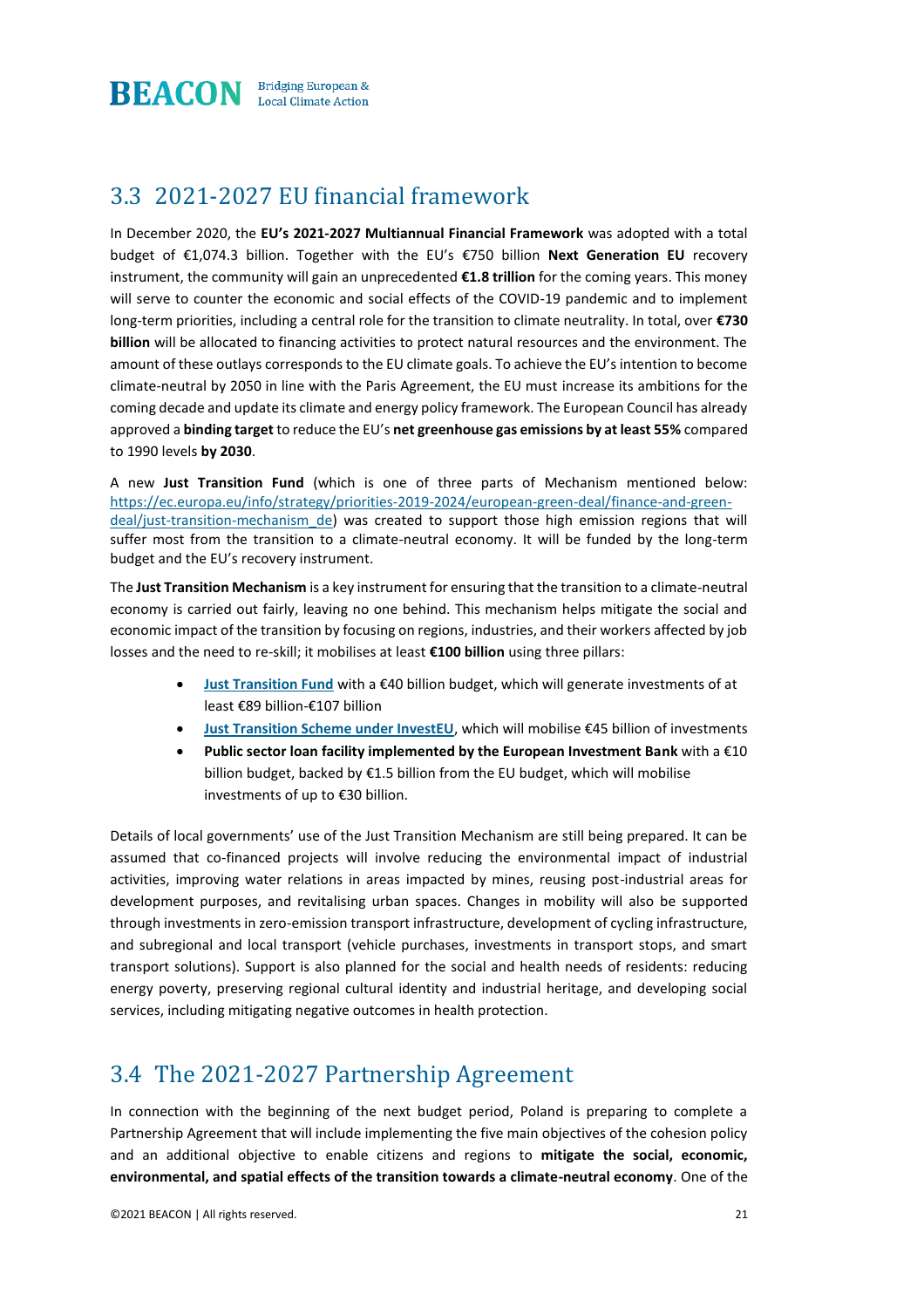

priority areas in the new budget will be achieving climate neutrality of the economy, which is designed to stimulate the development of areas of economic activity that help build a less environmentally invasive global economy. In connection with the objectives adopted by the EU, in the 2050 timeframe, Poland will focus on an environmentally friendly economy and will strive to significantly reduce the level of emissions of its economy. Activities to reduce emissions will be associated with the need for a transition in sectors such as energy, transport, industry, and services. As the state of the environment and climate, significant effects on the competitiveness and productivity of enterprises as well as the conditions and quality of life (and in consequence health of the inhabitants) it will be crucial to achieve the objectives at the local level also. The role of local governments in the 2021-2027 budget will also be important due to the regional approach to fund distribution.

As part of the goal for **a greener, low-carbon Europe**, the draft Partnership Agreement designates individual areas of activities designed to reduce emissions in the economy. Many of them may also contribute to climate change mitigation. For example, energy efficiency measures should focus on:

- Increasing the energy efficiency of public buildings
- Constructing or retrofitting district heating and cooling systems (networks) together with heat storage
- Replacing ineffective solid-fuel heat sources for renewable or gas sources

Particular preference can be given to projects in **small and medium-sized cities at risk of losing economic or social functions**, those implemented in areas of strategic intervention, and those implemented by the most (air-)polluted cities.

The Partnership Agreement will also provide **support for producing energy from renewable sources**  to better use existing potential. Support for RES includes the following plans:

- Investing in constructing and expanding installations
- Eliminating the instability of energy production from RES
- Constructing or expanding networks enabling the accommodation of renewable energy

Another important area of the Partnership Agreement will be **climate change adaptation**, mainly by adapting infrastructure to extreme weather conditions, developing green and blue infrastructure, and eliminating urban heat islands.

Other activities promoted in this area include supporting water retention; developing systems for the intake, treatment, supply, and storage of water; and developing emergency monitoring, forecasting, and warning systems against extreme conditions and rescue systems.

Given the specificity of cities and towns, the territorial approach indicates the need for a **preferential approach to urbanised areas** engaging in climate change adaptation by implementing the green city concept and to areas particularly affected by disasters related to weather anomalies, including drought and floods.

These areas are only some of the elements distinguished in the Partnership Agreement to contribute to achieving **a greener, low-carbon Europe**. The distinguished activities will be financially supported in accordance with the *Strategy for Responsible Development* **through subsidies and a gradual increase in the scale and scope of financing tasks via the use of repayable forms of support**.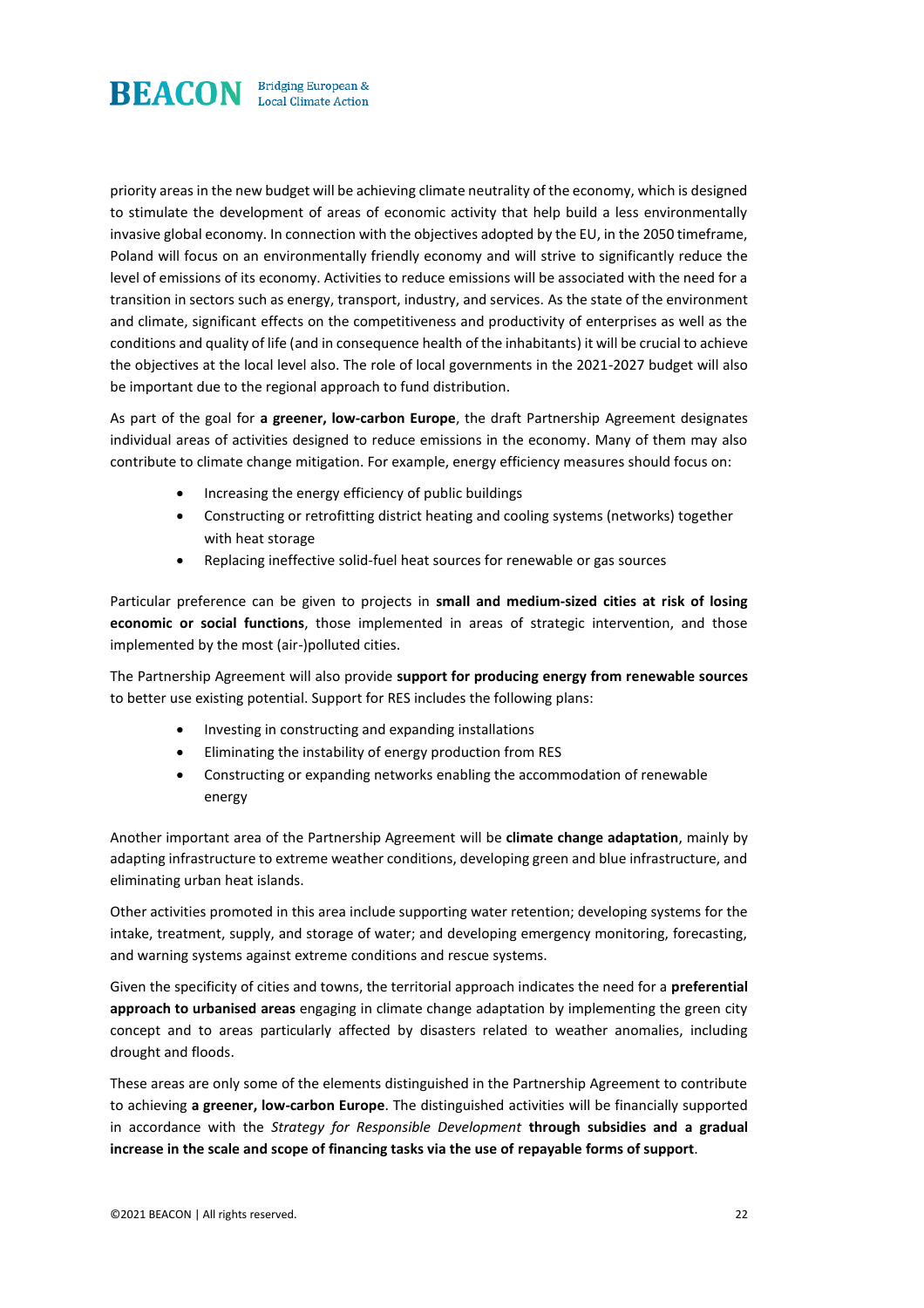

The Ministry of Development Funds and Regional Policy is conducting a series of open consultations on the Partnership Agreement that will take place in each voivodeship. In the new timeframe, as in 2014-20, about **60% of cohesion policy funds will be allocated to national programmes, while the remaining 40% will be allocated to regional programmes** managed by the heads of voivodeships. The money for regional programmes has been divided according to an algorithm based on several criteria, including population and per capita GDP. Under the draft Partnership Agreement, 75% of funds have already been allocated and 25% have been allocated to a programme reserve to be distributed at a later stage during programme contract negotiations. At the present stage, it can be assumed that the **Operational Programme** analogous to **Infrastructure and Environment** for 2014-20 will have a budget of approximately **€25.1 billion**.

The first consultation meeting was held in the Silesian Voivodeship. During this meeting, it was said that the Silesian Voivodeship would be the largest beneficiary of **Just Transition** Funds (€2.07 billion). In addition to the Silesian Voivodeship, the following regions will benefit from Just Transition Funds: Łódź, Lesser Poland, Lower Silesia, Greater Poland, and Lublin Voivodeships.

The consultation on the Partnership Agreement is an important point for local government authorities because as much as €7 billion (i.e. about 25% of funds allocated for all regional programmes) will be allocated after the programme contract has been negotiated. If the head of a voivodeship presents investments that are well-argued and comply with cohesion policy objectives, the voivodeship has a chance to receive additional funds to implement projects.

### 3.5 The Recovery Fund and National Recovery Plan

The second most important source of financing for many local government climate activities will be the EU **Recovery Fund (called Next Generation EU)**. This instrument is the EU's response to the new threats and challenges caused by the COVID-19 pandemic. For this reason, the mechanism has been assigned two main goals:

- Recovery and restoring the resilience of EU economies to potential crises
- Preparation for unforeseen future circumstances

The main part of this fund is the **Recovery and Resilience Facility (RRF)**. The fund will also contain smaller programmes.

Because the Recovery Fund and the RRF were created at the EU level, a National Recovery Plan (NRP) was prepared to plot this Fund out in detail. This plan will be the basis for identifying areas and priorities to be financed. The text of the NRP prepared by the Ministry of Development Funds and Regional Policy was announced on 26 February 2021.

The total Recovery Fund budget exceeds €723.8 billion and will be awarded as non-repayable subsidies and low interest loans. The RRF will give Poland access to approximately €58.1 billion, including:

- €23.9 billion to be disbursed as subsidies
- $\bullet$   $\epsilon$ 34.2 billion for loans

The period for expending under national programmes will last from 2021 to 2026.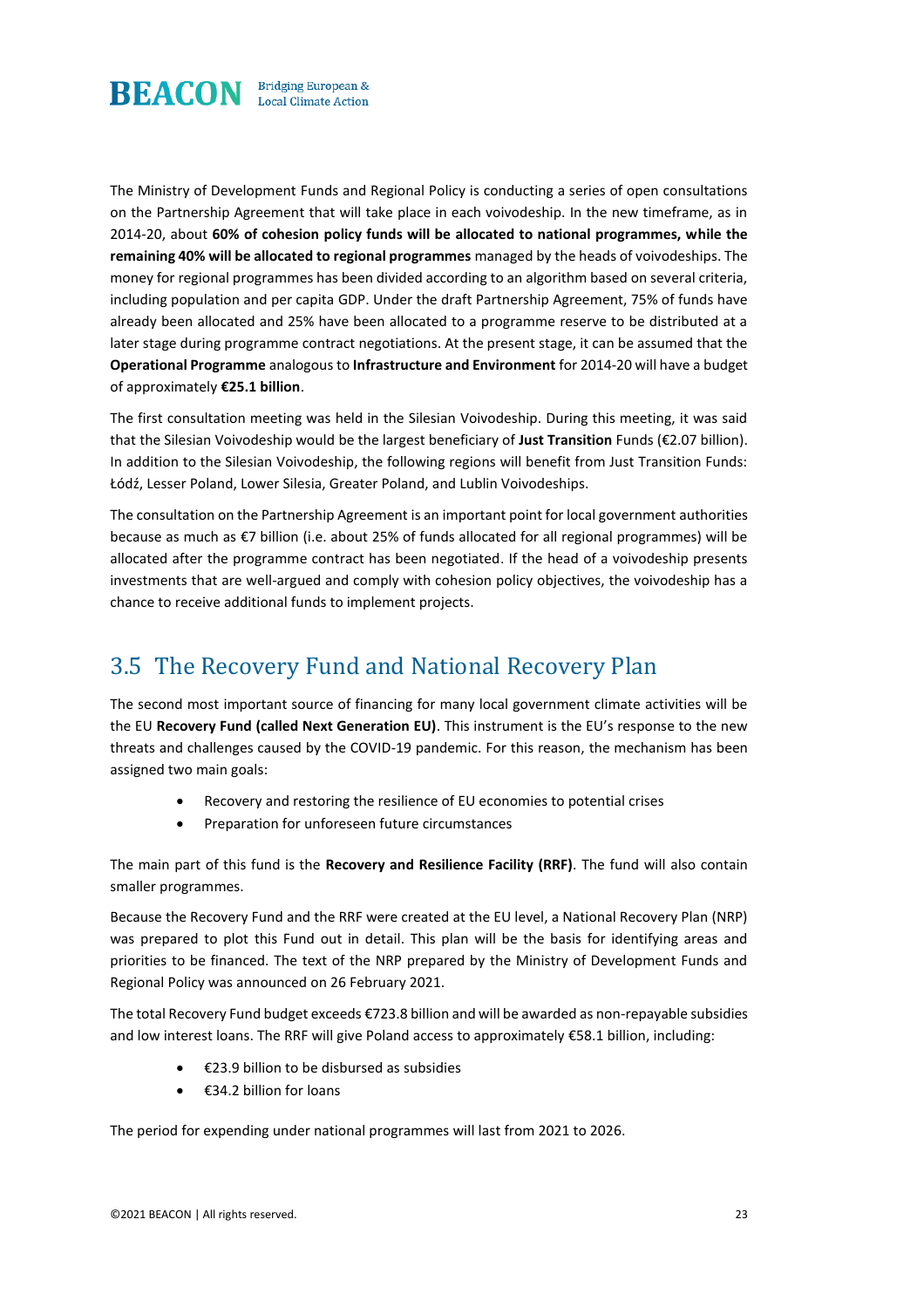

Funds reserved under the RRF will generally be allocated to pro-development investments in five areas:

- Economic resilience and competitiveness ( $E4.1$  billion)
- Energy and reducing energy consumption ( $\epsilon$ 6.4 billion),
- Digital transition (€3 billion)
- Accessibility and quality of the healthcare system ( $E4.3$  billion)
- Green and smart mobility ( $\epsilon$ 6.1 billion)

Climate issues will play a key role in the NRP—one of the three specific objectives, Green transition of the economy and the development of green, smart mobility, relates directly to environmental issues.

The expected results of interventions to achieve the three specific objectives will include increasing the share of renewable energy in gross final energy consumption and reducing exposure to particulate matter air pollution (PM 2.5).

The key evidence of the role of climate issues in the NRP is that most funds will be allocated to two of the five proposed components: component B – **Green energy and reducing energy consumption**  (€6.347 billion) and component E – **Green, smart mobility** (€6.074 billion). In total, these will account for 51.9% of the subsidy funds provided for in the NRP.

#### **What activities in the NRP will be key to local governments?**

Under Component B – **Green energy and reducing energy consumption**, specific objective A – Improving energy efficiency in the economy will be pursued. It will include:

- Introducing a new RES bonus for the purchase and installation of renewable energy sources in residential buildings; it will not be related to a thermal retrofitting investment, so it will also available to buildings that have already been thermally retrofitted.
- Increased support for renovation and thermal retrofitting of municipal buildings.
- Increased support for investments implemented with support from the subsidy fund (renovation of municipal flats inhabited by people at risk of energy poverty), provided the heat source is replaced with a low-emission alternative.

Within the energy efficiency of residential buildings area, local governments will be able to apply for financing of investments for:

- Replacing inefficient sources for heating and domestic hot water
- Thermal retrofitting of residential buildings
- RES installations (mainly PV panels, solar thermal collectors)

Achieving the goal of **increasing the use of renewable energy sources** will allow for the possibility of using, among other things, subsidies under programmes launched by the NFEPWM that support the development of the hydrogen economy; these programmes include **New Energy** and **Green Public Transport**. Although the **New Energy** programme targets businesses, municipal companies will be eligible when implementing projects in areas such as stable zero-emission energy sources (e.g. by implementing technologies that use biomass and waste or mobile biogas plants for energy purposes), energy-plus buildings (e.g. the use of solar energy system technologies integrated into a building),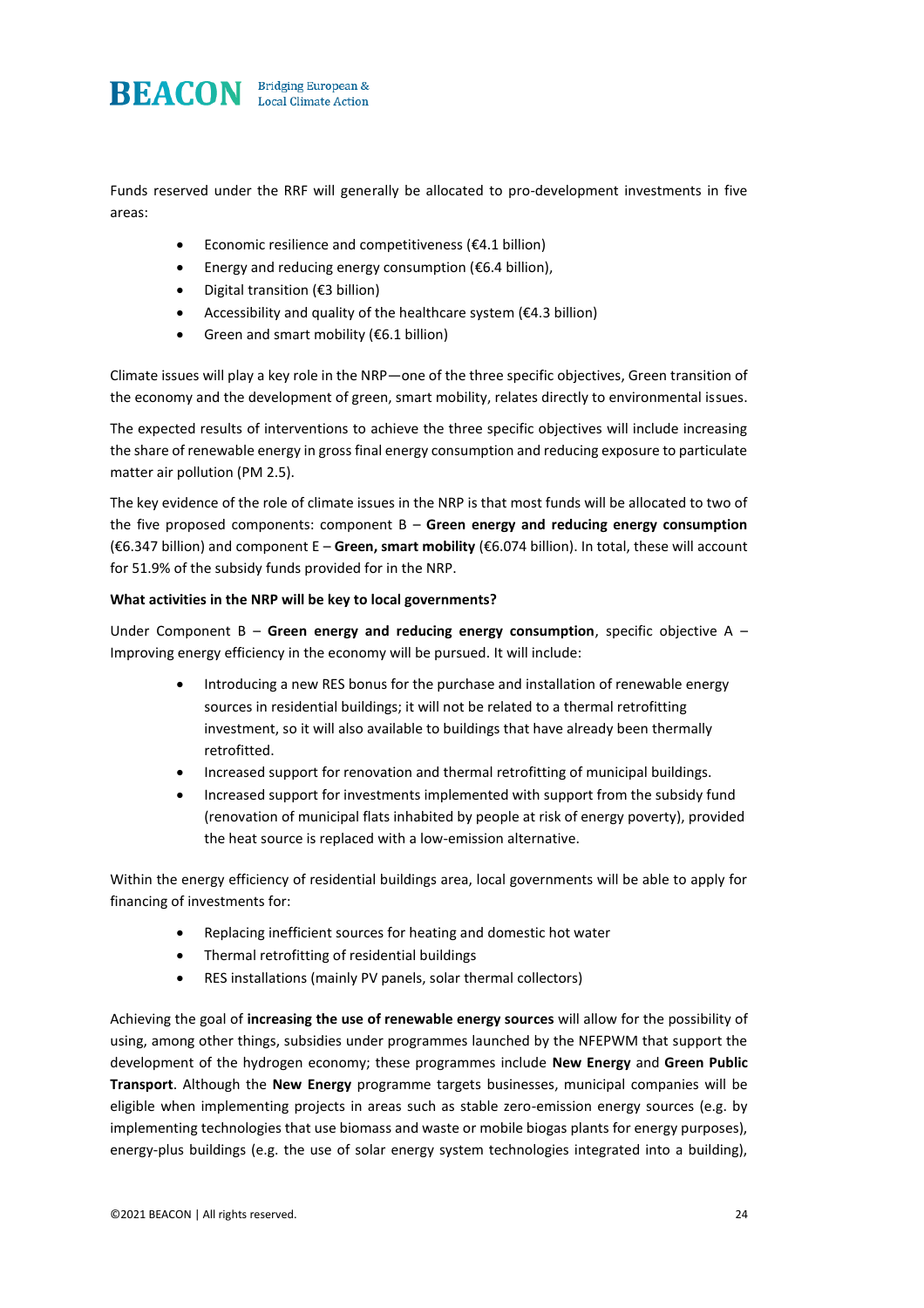

smart energy cities (implementation of smart public transport), and production, transport, storage, and use of hydrogen (e.g. using and making accessible hydrogen for road transport).

The objective of the **green transition of cities and functional areas,** for which a budget of over €460 million will be available, should be considered dedicated to local government authorities, including for:

- Developing strategic climate change adaptation documents (plans for achieving climate neutrality and climate change adaptation plans, including plans for greening urban spaces)
- Investments aiming to improve air quality in cities, in particular increasing the use of RES as an energy source in cities, including developing distributed and community energy
- Increasing the biologically active surface of functional areas and related areas and reducing soil sealing
- Nature-based urban investments with solutions for accompanying vegetation (street greenery, green parking lots, green stops, green walls, green roofs, rain gardens, urban retention reservoirs [city ponds], pocket parks, woonerfs, flower meadows)
- Investments in sustainable stormwater management systems with green or blue infrastructure and nature-based solutions
- Creating open multifunctional public spaces and eliminating heat islands, taking into account projects executed using a participatory approach
- Constructing traffic-calming and traffic-reducing measures on city centre streets
- Implementing energy-saving technologies for lighting roads and public spaces
- Developing zero-emission transport infrastructure (for walking, cycling) integrated with public transport
- Improving the energy efficiency of public buildings

Component E – **Green, smart mobility** will include the **zero-emission public transport** priority area. This €1.03 billion funding area will cover investments to purchase clean vehicles and equipment, including charging stations for public transport operators, and to support the construction and installation of public charging points for alternative fuels.

### 3.6 The LIFE programme

According to a regulation issued by the European Commission in June 2018, the **LIFE** programme will be continued in the 2021-2027 budget. Its goals will be:

- Contributing to the transition to a circular, clean, energy efficient, low-carbon, and climate-resilient economy, including through a clean energy transition
- Protecting and improving the quality of the environment
- Preventing the loss of and restoring biodiversity, thereby contributing to sustainable  $d$ evelopment<sup>24</sup>

<sup>24</sup> http://www.nfosigw.gov.pl/oferta-finansowania/srodki-zagraniczne/instrument-finansowy-life/aktualnosci/art,435,codalej-z-life-.html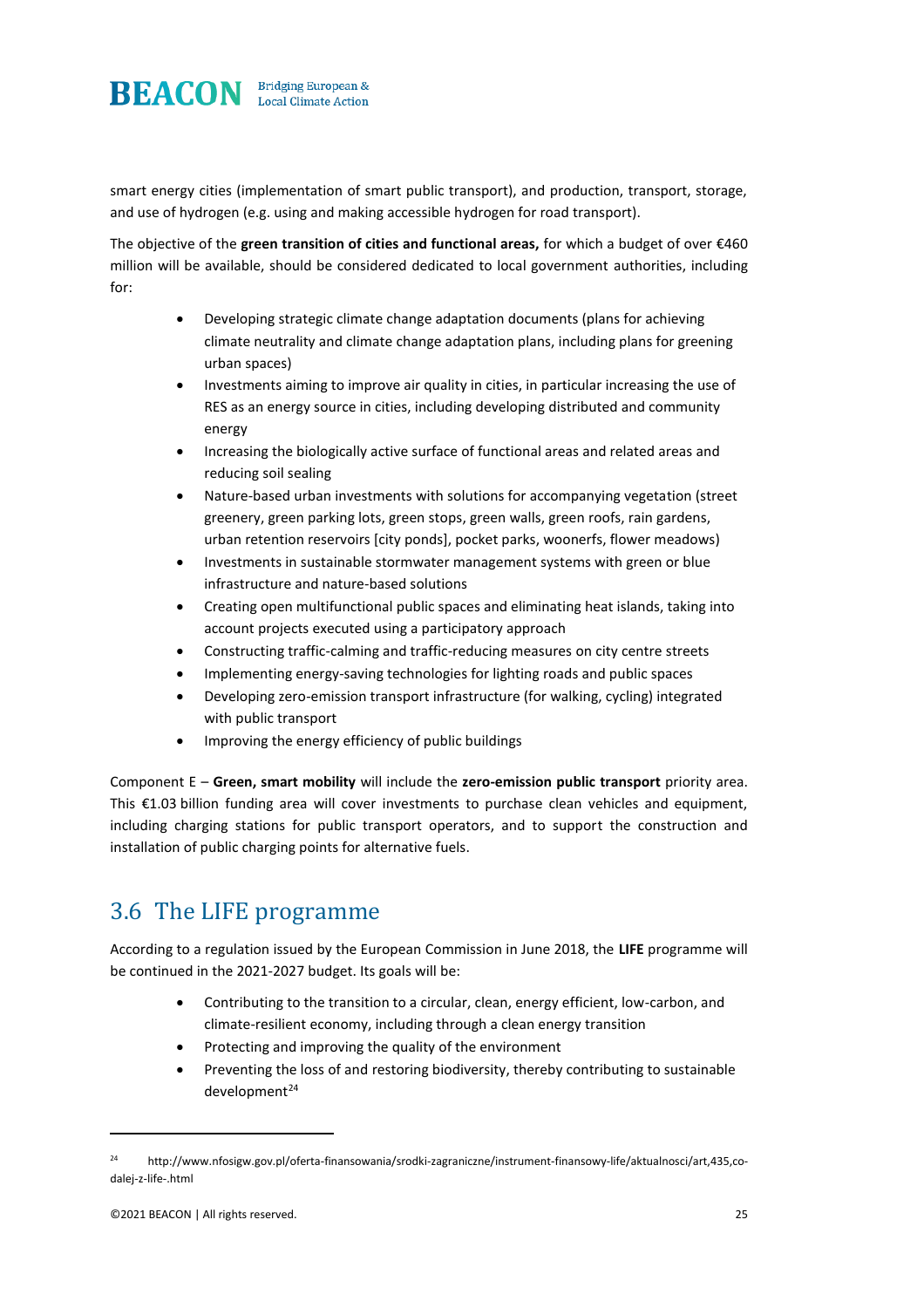

According to completed calls for proposals, the average project budget was approximately €3 million. In the current financial framework, projects with budgets of approximately €5 million will be more important and those less than €0.5 million will be of less interest to the European Commission. Note: the greater the European Commission co-financing, the greater the environmental impact the project must have.

The planned structure of the programme assumes that **LIFE** programme subsidies will cover up to **60% of eligible costs**. In addition, the NFEPWM will offer a subsidy of **35% of eligible costs** and the possibility of a loan for own contribution and to ensure project liquidity. Importantly, the loan for own contribution will be usable for eligible costs and for costs that are non-eligible but critical to project realisation.<sup>25</sup>

### 3.7 The Interreg Central Europe Programme

**Interreg Central Europe** is a transnational cooperation programme part of the European Territorial Cooperation under the EU cohesion policy. When the **Interreg Central Europe** 2021-2027 programme was being planned, four priorities and nine specific objectives were proposed. **Interreg Central Europe**  2021-2027 will focus on implementing, among others, priority A, **greener Central Europe through cooperation**, by achieving the following objectives:

- Supporting energy transition towards a climate-neutral Central Europe
- Increasing resilience to climate change in Central Europe
- Developing a circular economy in Central Europe
- Environmental protection in Central Europe

In terms of counteracting climate change, the goal of **Green Urban Mobility in Central Europe** established under priority A, **Cooperating for a better connected central Europe,** will also be important.<sup>26</sup> Calls for applications under this programme are planned to commence in mid-2021.

### 3.8 The Interreg Baltic Sea Region Programme

Another programme under the European Territorial Cooperation is **Interreg Baltic Sea Region** 2021- 2027. The programme priorities include **carbon-neutral societies**, which include the following specific objectives:

- Circular economy: A programme that supports activities facilitating the transition from linear to circular use of resources, which involves keeping products and materials in use for as long as possible without increasing environmental impact.
- Energy transition: A programme supporting the decarbonisation of energy systems to reduce greenhouse gas emissions and increase energy efficiency. The programme will also support activities to increase the share of renewable energy production from local sources.

<sup>25</sup>http://nfosigw.gov.pl/gfx/nfosigw/userfiles/files/life/szkolenia/2021.02.04\_life\_i\_biznes/2021\_01\_28\_life\_i\_biznes\_r.doma gala\_wprowadzenie\_do\_life.pdf

<sup>26</sup> https://www.ewt.gov.pl/media/96077/Sprawozdanie\_srodowiskowe.pdf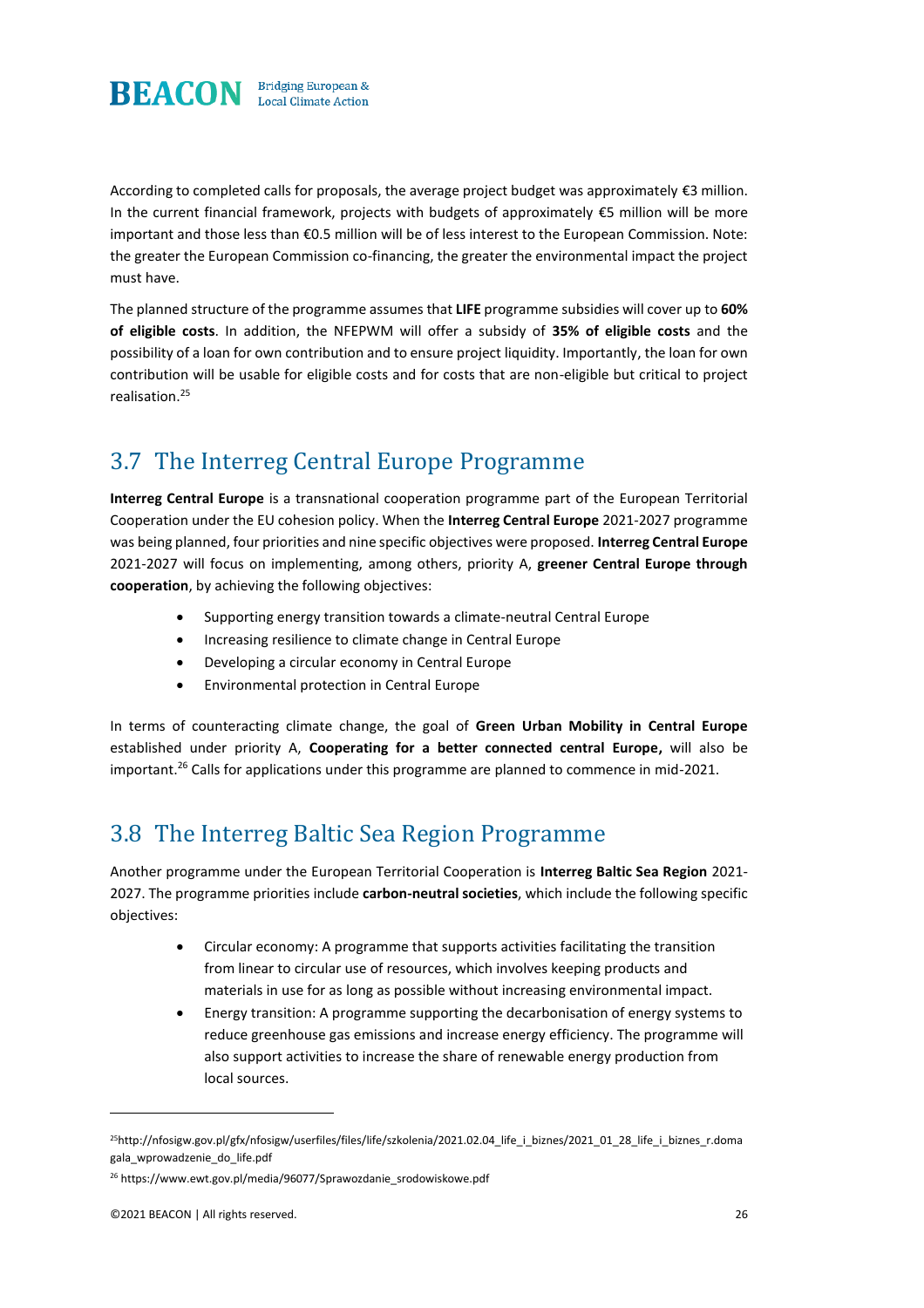

• Smart green transport: A programme supporting the smooth flow of people and goods while saving resources by increasing efficiency and integrating a variety of transport models.<sup>27</sup>

The **water-smart societies** priorities assume the following goals:<sup>28</sup>

- Sustainable waters: A programme supporting measures to improve the state of the region's waters and to more sustainably manage them.
- Blue economy: A programme supporting sustainable activities benefitting the air, marine waters, and marine resources.

The call for applications to the **Interreg Baltic Sea Region** 2021-2027 programme is planned to open at the end of 2021.

### 3.9 The European City Facility

One instrument of a different nature is the **European City Facility** (EUCF). This is an initiative designed to support local governments in developing investment concepts that contribute to the implementation of activities specified in local Climate and Energy Action Plans. It aims to mobilise sustainable energy investments in European cities and municipalities.<sup>29</sup>

Under the EUCF, local governments can obtain financial support in the amount of €60,000 and expert assistance while working on the selected concept, including analysis or study activities (e.g. preparing feasibility studies or market, stakeholder, legal, economic, risk, and financial analyses) as well as coordination and organisational activities.

The following are the EUCF initiative's main objectives:

- Provide cities with practical, technical, and financial knowledge inspired by European leading practices to stimulate public and private investment.
- Increase officials' competencies in developing new projects and provide them with tools and opportunities for networking and knowledge transfer.
- Facilitate access, especially for small and medium-sized municipalities, to private and EU funding, including the European Structural and Investment Fund, the **Horizon 2020** programme, and the services of the European Investment Bank.
- Effectively use the knowledge of EUCF beneficiaries to reach more than 10,000 cities and communities and to encourage further activities in European cities.

This instrument constitutes a valuable support for local governments planning an investment process; however, **the subsidy itself cannot directly finance investments**—it can only cover the costs of mobilising resources and accessing services that lead to the development of an investment concept.

The second round of applications to the EUCF will last until 31 May 2021. Compared to the first round, more than twice as many applicants will receive a subsidy. The changes introduced in 2021 also apply

<sup>27</sup> https://www.interreg-baltic.eu/post2020.html

<sup>28</sup> https://www.ewt.gov.pl/media/97078/programy\_2021\_2027.pdf

<sup>&</sup>lt;sup>29</sup> http://www.pnec.org.pl/pl/3-aktualnoci-kat/770-drugi-nabor-do-eucf-i-webinarium-informacyjne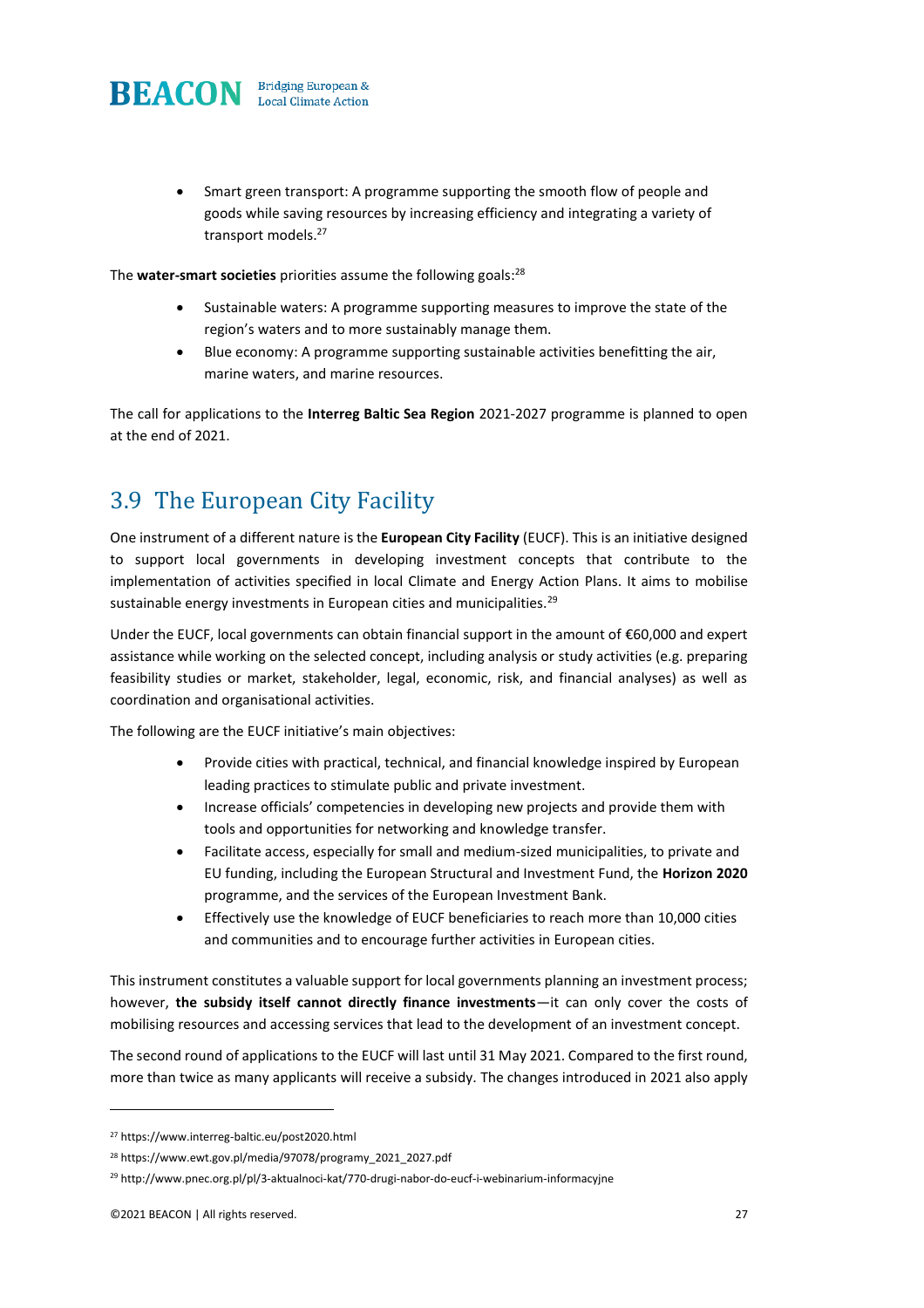

to entities eligible to apply. More information on: **[www.eucityfacility.eu](http://www.eucityfacility.eu/)** and <http://www.pnec.org.pl/pl/eucf>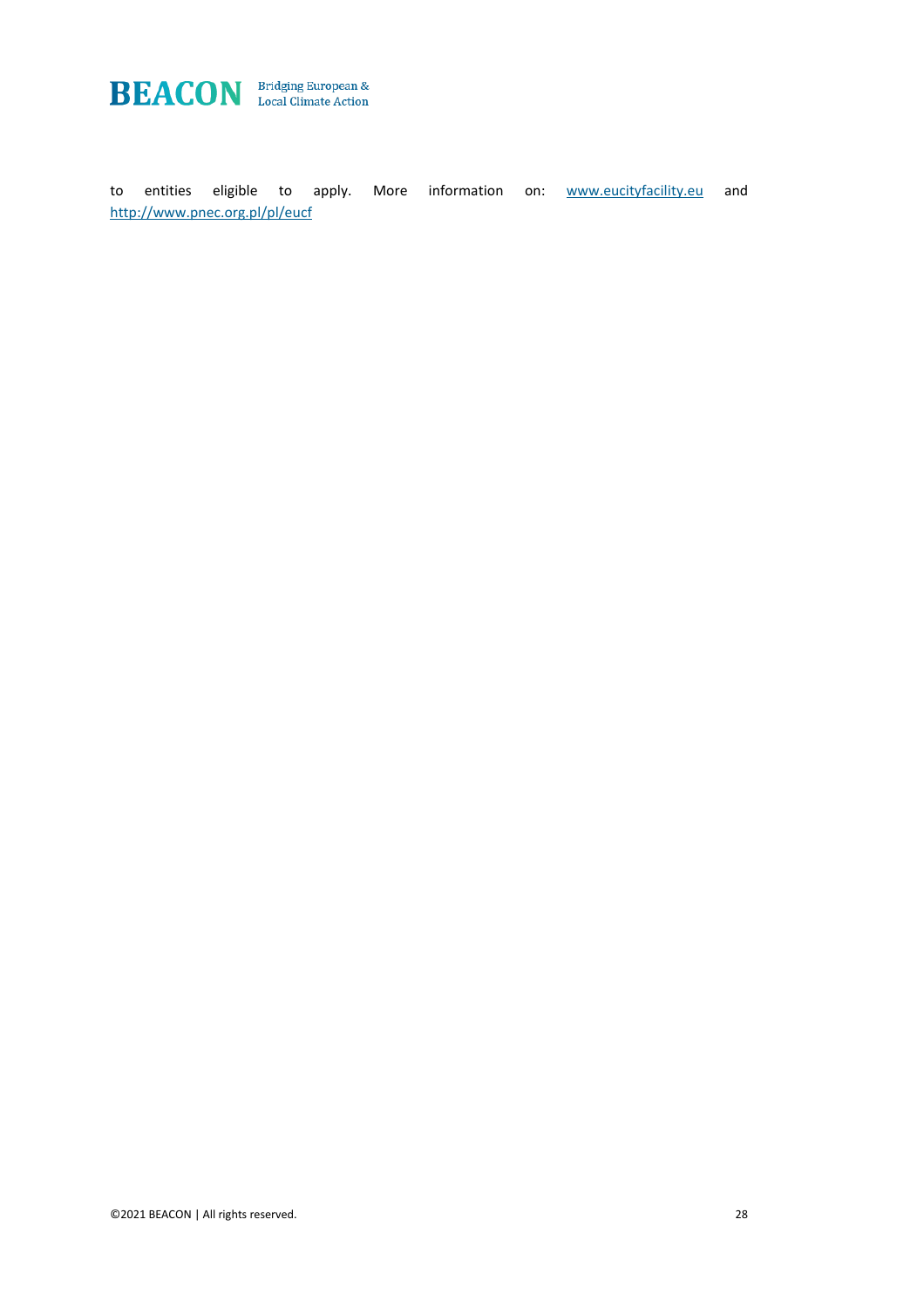

### 4 Appendix 1: Best practices

### 4.1 Electromobility and public transport using RES: the example of Ostrów Wielkopolski

**Miejski Zakład Komunikacji (MZK, Municipal Public Transport Company) in Ostrów Wielkopolski** uses 56 vehicles, 10 of which are electric buses. As emphasised by Janusz Marczak, the president of MZK, the first years of their operation have provided the company and the city with positive experiences, which have resulted in the decision to purchase another eight brand-new, low-floor buses and four two-bay chargers.

The positive aspects of electric vehicles are also appreciated by passengers. They are functional and comfortable, while having a low failure rate and lower operating costs. Their advantages can also be observed in the environmental impact of urban transport. The president of MZK calculates that a year of operating 10 electric buses travelling nearly 770,000 km constitutes a saving of 291,000 litres of diesel fuel. Therefore, the environmental benefit of the investment is enormous. It also provides the company an annual savings of over PLN 530,000 per year.

The buses owned so far have been purchased using **Greater Poland Regional Operational Programme** funds for 2014-2020. The subsidy covered approximately 75% of the project costs. For the purchase of subsequent items, MZK has applied to a special programme of the National Fund for Environmental Protection and Water Management aiming to reduce air pollutant emissions by reducing the use of carbon-emitting fuels in public transport.

Importantly, to run its electric buses, MZK uses energy generated by **Ostrowski Zakład Ciepłowniczy S.A. (OZC, Ostrów Wielkopolski Heating Plant)**; MZK buys electricity that OZC produces in a combined heat and power process. This is green energy because OZC uses ecological fuels and energy-saving technologies. This company has a gas co-generation source and boilers for burning biomass (straw, wood briquettes), which allow for the combined generation of electricity and heat. Combined heat and power generation is one of the most effective methods for saving energy and reducing  $CO<sub>2</sub>$ emissions while generating electricity and heat. Ostrowski Zakład Ciepłowniczy S.A. financed the investments in the new technologies needed for this cooperation from a joint project with MZK that was more than 71% funded by the **Greater Poland Regional Operational Programme** for 2014-2020.

The president of MZK also points to several important issues that he would like to share with other local government officials.

- In his opinion, a rational policy for locating charging stations is extremely important: depots, terminals, transit stops, major stops.
- Inter-city cooperation on recharging batteries if long-distance routes are served also has great benefits.
- The first years of experience allow him to recommend a sensible purchasing policy. Large, one-off purchases in the future will require the simultaneous replacement or regeneration of multiple traction batteries.
- When increasing the number of electric buses in the fleet, the unsubsidised purchase of an electric bus is a huge financial expenditure.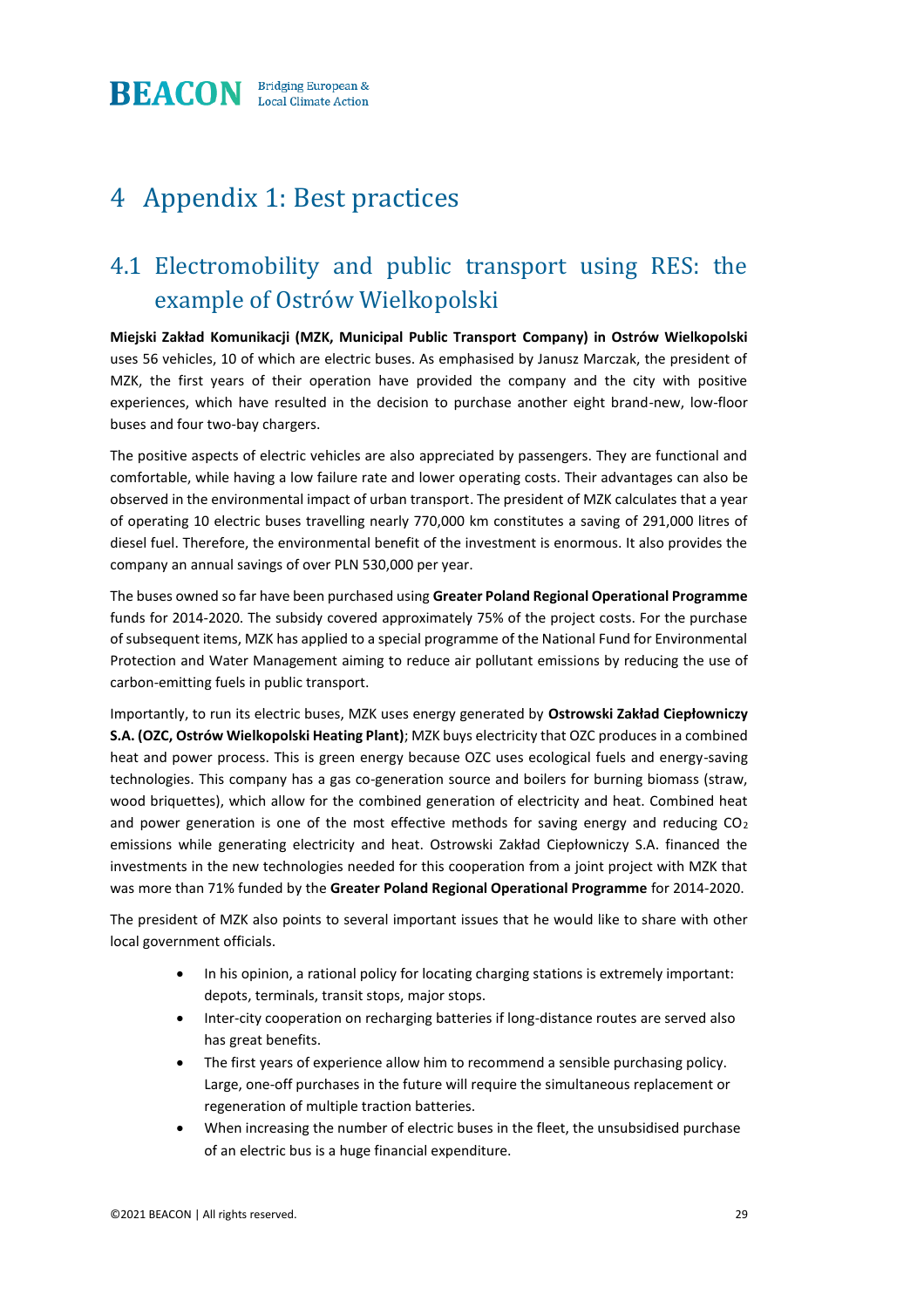

- The use of such vehicles, in his opinion, also requires appropriate awareness of the need to adapt timetables to the required recharging breaks. At the same time, with well-organised timetables, even extra-urban lines can be operated without a problem.
- As shown by MZK's experiences in Ostrów, transport totalling 260 km per day can be achieved without trouble (if batteries are charged with the required frequency). One electric bus at MZK Ostrów Wielkopolski averages over 70,000 km.

### 4.2 Comprehensive thermal retrofitting of public buildings following the public-private partnership (PPP) formula: Karczew municipality

**Karczew municipality** in the poviat of Otwock carried out thermal retrofitting of 10 public buildings under the public-private partnership (PPP) formula. The project objective was to significantly reduce the costs of heat and electricity consumption while maintaining the technical efficiency of installed devices and to introduce energy management features in facilities.

What prompted the municipality authorities to engage in activities under the PPP formula, which is not very popular in this area? Władysław Łokietek, mayor of Karczew at the time, provides the following explanation: "Primarily, there was a lack of funds in the municipality's budget for the thermal retrofitting of public buildings, which were in poor technical and visual condition. A long-term absence of retrofitting resulted in high maintenance costs. Fuel purchases and lighting and water bills imposed a heavy burden on municipality." He also mentions the high emissions of the building heating system as an equally important aspect. The operation of old boiler houses, an inefficient lighting system, and the lack of a control system all had negative environmental impacts.

What was the scope of the project? The works involved 10 public buildings. Their energy retrofitting involved, among other things, constructing a remote energy monitoring and management system, systems for controlling the temperature and thermal comfort in rooms, retrofitting lighting, replacing certain heat sources, and thermal retrofitting works.

A competitive dialogue was used to select a partner, and negotiations with two potential contractors lasted 9 months. Ultimately, a contract with a private investor was signed for 15 years including the project's maintenance and care period. The contractor bore the cost of construction works and implementing an integrated energy, gas, and water management system, and continues to provide the technical maintenance of the buildings. To the project, the municipality contributed funds associated with energy audits of buildings to be thermally retrofitted, project documentation for three facilities, and funds obtained from the National Fund for Environmental Protection and Water Management for thermal retrofitting tasks. These constituted about 15% of the investment value. The partner's remuneration comes entirely from the profits generated by the savings in the maintenance and heating costs of the retrofitted buildings. It is worth emphasising that remuneration is calculated based on annual energy efficiency audits.

What benefits of the adopted solution do the municipal authorities mention?

• Achieved the guaranteed savings in total energy consumption: 56% for heating energy and over 20% for electricity. The work carried out significantly reduced the emissions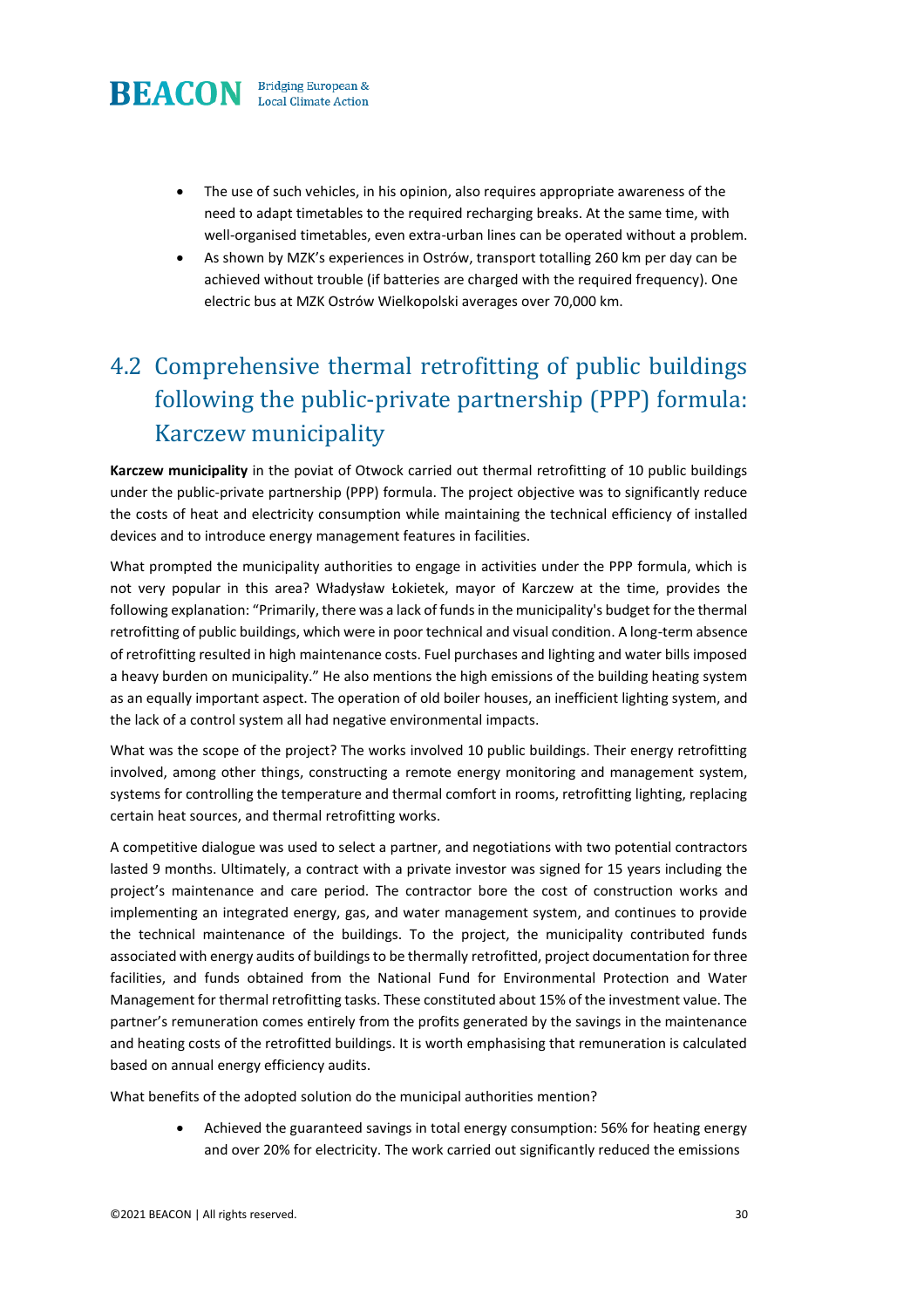

of harmful substances and particulate matter to the environment and atmospheric emissions of CO<sub>2</sub>.

- The city's financial contribution is low, while the private partner's remuneration is closely tied to the level of savings obtained.
- The implementation of advanced technologies via a PPP to improve energy efficiency has boosted the municipality's image as a modern local government.

What recommendations can be passed on to other local governments based on the experience of the Karczew municipality?

- It is strongly recommended to make the private partner's remuneration dependent on the effectiveness of the investment, the scale of the energy savings achieved, and its effectiveness in managing the resulting system.
- Applying the PPP formula to similar investments significantly reduces the burden on the local government budget and reduces the own contribution required. At the same time, special care must be taken to ensure transparency in the private partner selection procedure.
- It is important to transfer most of the risks related to the implementation and maintenance of the investment to the private partner.

### 4.3 Biomass heat power station: using RES to improve an urban district heating system: the example of Lębork

The municipally owned **Miejskie Przedsiębiorstwo Energetyki Cieplnej in Lębork (MPEC Lębork, Lębork Municipal Heating Company)** put an ecological heat and power plant into commission in June 2016.

The heat and power plant fired with biomass from local wood industry waste is designed to improve the quality and ensure the continuity of hot water and electricity supply to residents, while reducing the emission of harmful particles, gases, and other substances responsible for the formation of smog. Another important factor leading to investments being initiated was the desire to protect against energy poverty and fluctuations in coal prices.

The heat power station uses high efficiency organic rankine cycle (EC ORC) technology. It uses thermal oil as a medium by which a plate heat exchanger heats silicone oil, which evaporates to drive a turbine, setting a generator in motion. This allows heat and electricity to be co-generated at significantly lower temperatures than in previously used systems. Another benefit is the significantly lower energy loss. The project started in 2012, and was implemented under the Swiss-Polish Cooperation Programme (**Swiss Contribution**) thanks to support from Switzerland, which incurred 85% of the investment costs (CHF 9.89 million). Biomass was selected as the energy source because there is a large area of forests and farmland near Lębork, and the well-developed wood industry is a potential supplier of large amounts of wood waste and production residues. The energy potential of biomass generated in the wood industry, carpentry workshops, and energy plantations around Lębork is estimated at 530,000 GJ/year. The heat and power plant's demand is about 200,000 GJ/year.

The main purpose of constructing an EC ORC was to supply the city's inhabitants with domestic hot water generated in a green and economical manner. The new CHP plant has allowed the old heating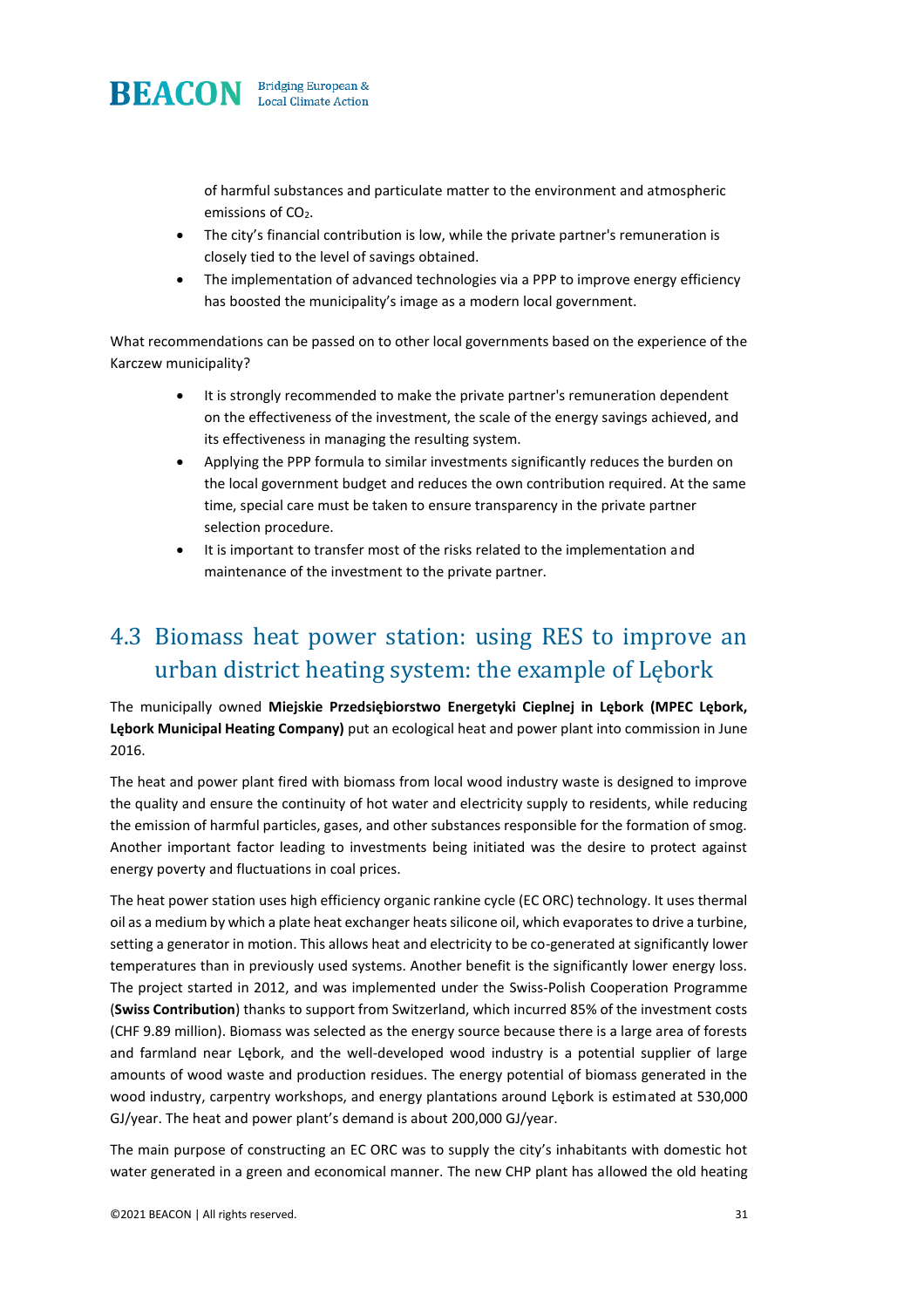

plant to significantly cut coal combustion, reducing emissions of sulphur dioxide, carbon monoxide, and particulate matter, which were negatively affecting the health of residents. Between 2014 and 2020, the consumption of fine coal decreased from over 16,000 tonnes to 8,000 tonnes per year. At the same time, the amount of particulate matter emitted was reduced to less than a third. As compared to coal technologies, sulphur oxide emissions have also been reduced many times over.

The funds previously used to buy coal are allocated to, for example, purchasing biomass from local suppliers, stimulating the economy and creating jobs. As the Lębork authorities emphasise, the reduction in  $CO<sub>2</sub>$  emissions has also saved nearly PLN 2.3 million in fees related to environmental exploitation.

The EC ORC project in Lębork consisted of several elements: the building of the heat and power plant itself, a 1,000 m<sup>2</sup> roofed biomass storage hall, a biomass unloading and storage facility, storage yards, and a biomass chipper. The project savings have also financed a connection of the District Educational Centre to the district heating network.

The full production capacity of EC ORC is 5.68 MW of thermal power and 1.4 MW of electric power produced in full cogeneration. In the summer, the facility fully covers the heat demand of approximately 4.5 MW and also provides approximately 1.25 MW of electric power. The system is 82% efficient in generating heat and electricity, meeting the definition of a high efficiency system from the act on co-generation. The EC ORC is grid-independent in terms of electricity demand and sells its surplus electricity to the grid.

Mariusz Hejnar, director of the Miejskie Przedsiębiorstwo Energetyki Cieplnej in Lębork, states the use of biomass has freed energy prices from the impact of events on the coal market. The impact of any potential increase in costs resulting from the need to switch to renewable energy has also been limited.

How can the benefits the municipality has achieved by introducing a renewable energy source into its energy mix be summed up?

- In first place, the director of MPEC (Municipal Heat Supply Company) in Lębork mentions the improved quality of the environment, as the project reduced  $CO<sub>2</sub>$ emissions by approximately 25,000 tonnes in the first year after commissioning.
- Electricity bills have also been lowered, which provides security against energy poverty.
- Using onsite renewable energy resources to generate energy has also created more jobs and generated revenue for 10 local suppliers.

What recommendations do municipal officials propose for other local governments?

- Using local, green energy resources is not only beneficial, but it is also a prerequisite for generating a real, positive ecological outcome. This is because net emissions will drop by using biomass only if local industry has sufficient fuel resources as waste.
- Similar actions should be preceded by an analysis of the availability of fuel in the facility's immediate vicinity.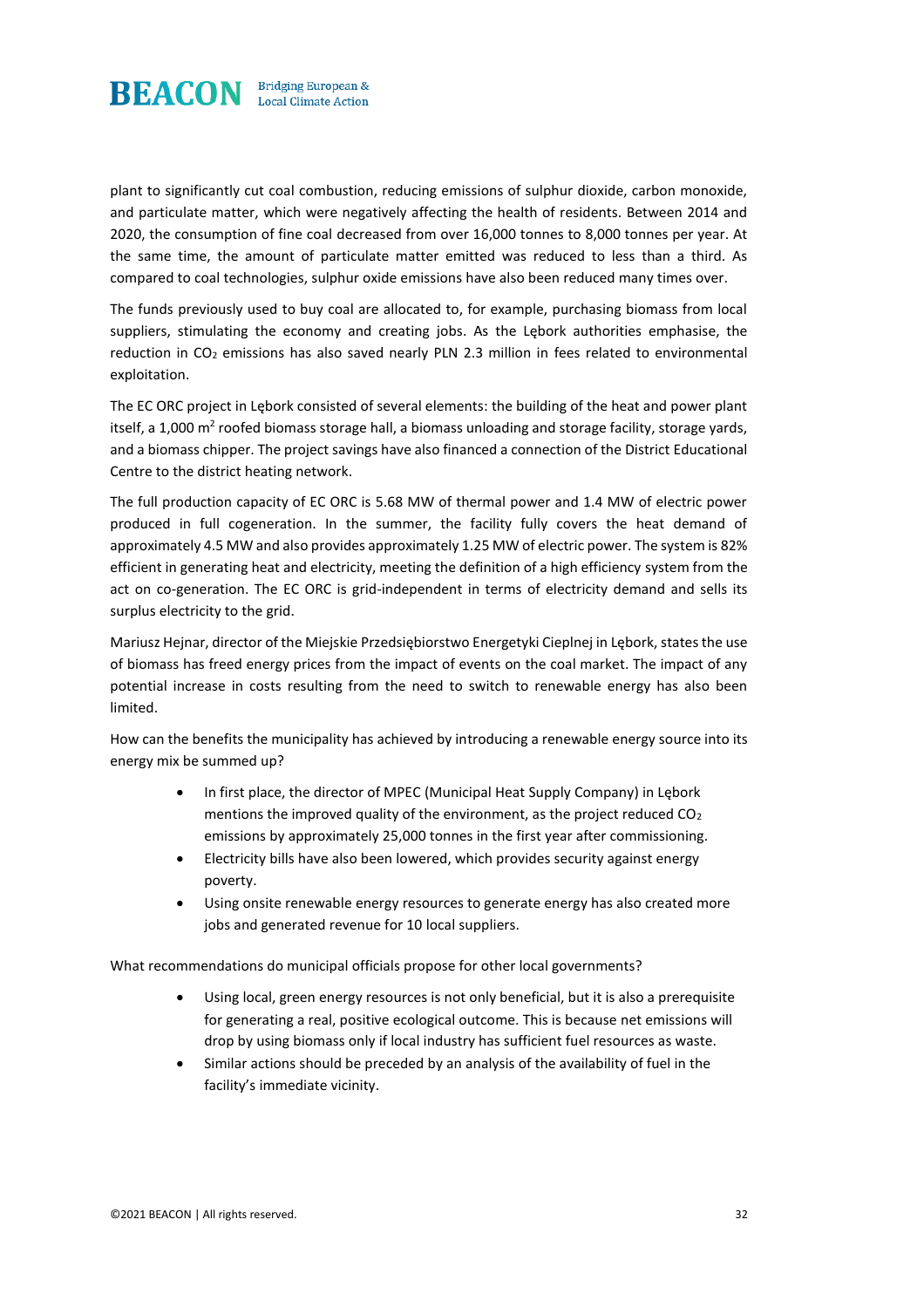

# 5 Appendix 2: Financing sources available in regions

|                                | <b>Rational</b><br>waste<br>management<br>and<br>of<br>protection<br>the<br>earth's surface                                                                                                                                                                                                                                                                                                             | <b>Climate</b><br>change<br>adaptation<br>and<br>protection of waters<br>against pollution                                                                                                                                                                                                                  | Atmospheric<br>protection                                                                                             | <b>Energy efficiency</b>                                                                                               |
|--------------------------------|---------------------------------------------------------------------------------------------------------------------------------------------------------------------------------------------------------------------------------------------------------------------------------------------------------------------------------------------------------------------------------------------------------|-------------------------------------------------------------------------------------------------------------------------------------------------------------------------------------------------------------------------------------------------------------------------------------------------------------|-----------------------------------------------------------------------------------------------------------------------|------------------------------------------------------------------------------------------------------------------------|
| <b>Lower</b><br><b>Silesia</b> | • NFEPWM<br>programme: Rational<br>waste management<br>Part 1) Selective<br>collection and<br>prevention of<br>generation of<br>waste<br>Part 2) Waste<br>management<br>installations<br>• NFEPWM<br>programme:<br>Protection of the<br>earth's surface<br>Part 1) Reclamation<br>of degraded areas<br>• NFEPWM<br>programme: Reducing<br>nuisances resulting<br>from mineral<br>extraction<br>• PFEPWM | • NFEPWM programme:<br>Water and sewage<br>management in<br>agglomerations<br>Part 1) Sewage<br>management under<br>the National<br>Programme of<br><b>Municipal Sewage</b><br>Treatment<br>• NFEPWM programme:<br>Adaptation to climate<br>change and limiting<br>the effects of<br>environmental threats  | • NFEPWM<br>programme: Green<br>public transport<br>(Phase I)<br>• PFEPWM<br>programmes:<br>Atmospheric<br>protection | • Regional Operational<br>Programme: measure<br>$3.3 -$ Energy<br>efficiency in public<br>and residential<br>buildings |
|                                | programmes: Waste<br>management and<br>protection of the<br>earth's surface                                                                                                                                                                                                                                                                                                                             |                                                                                                                                                                                                                                                                                                             |                                                                                                                       |                                                                                                                        |
| Lublin                         | • NFEPWM<br>programme: Rational<br>waste management<br>Part 1) Selective<br>collection and<br>prevention of<br>generation of<br>waste<br>Part 2) Waste<br>management<br>installations<br>• NFEPWM<br>programme:<br>Protection of the<br>earth's surface<br>Part 1) Reclamation<br>of degraded areas<br>• NFEPWM<br>programme: Reducing<br>nuisances resulting<br>from mineral<br>extraction             | • NFEPWM programme:<br>Water and sewage<br>management in<br>agglomerations:<br>Part 1) Sewage<br>management under<br>the National<br>Programme of<br><b>Municipal Sewage</b><br>Treatment<br>• NFEPWM programme:<br>Adaptation to climate<br>change and limiting the<br>effects of<br>environmental threats | • NFEPWM<br>programme:<br>Green public<br>transport (Phase I)                                                         |                                                                                                                        |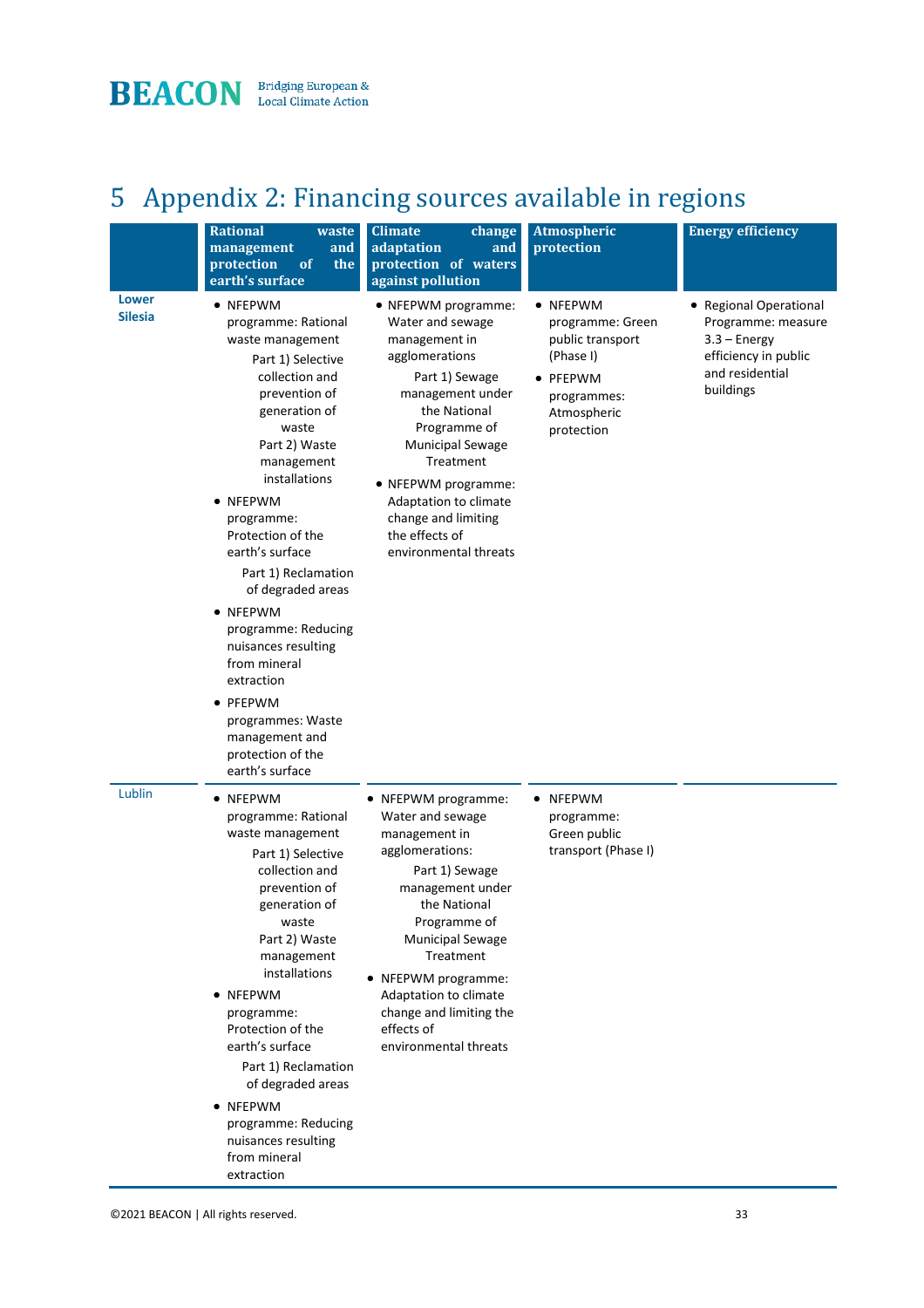# **BEACON** Bridging European &

|              | <b>Rational</b><br>waste<br>management<br>and<br>of<br>protection<br>the<br>earth's surface                                                                                                                                                                                                                                                                                                               | <b>Climate</b><br>change<br>adaptation<br>and<br>protection of waters<br>against pollution                                                                                                                                                                                                                 | <b>Atmospheric</b><br>protection                                                | <b>Energy efficiency</b> |
|--------------|-----------------------------------------------------------------------------------------------------------------------------------------------------------------------------------------------------------------------------------------------------------------------------------------------------------------------------------------------------------------------------------------------------------|------------------------------------------------------------------------------------------------------------------------------------------------------------------------------------------------------------------------------------------------------------------------------------------------------------|---------------------------------------------------------------------------------|--------------------------|
| Subcarpathia | NFEPWM<br>programme: Rational<br>waste management<br>Part 1) Selective<br>collection and<br>prevention of<br>generation of<br>waste<br>Part 2) Waste<br>management<br>installations<br><b>NFEPWM</b><br>programme:<br>Protection of the<br>earth's surface<br>Part 1) Reclamation<br>of degraded areas<br>NFEPWM<br>$\bullet$<br>programme: Reducing<br>nuisances resulting<br>from mineral<br>extraction | • NFEPWM programme:<br>Water and sewage<br>management in<br>agglomerations<br>Part 1) Sewage<br>management under<br>the National<br>Programme of<br><b>Municipal Sewage</b><br>Treatment<br>• NFEPWM programme:<br>Adaptation to climate<br>change and limiting the<br>effects of<br>environmental threats | • NFEPWM<br>programme: Green<br>public transport<br>(Phase I)                   |                          |
| Pomerania    | NFEPWM<br>$\bullet$<br>programme: Rational<br>waste management<br>Part 1) Selective<br>collection and<br>prevention of<br>generation of<br>waste<br>Part 2) Waste<br>management<br>installations<br><b>NFEPWM</b><br>٠<br>programme:<br>Protection of the<br>earth's surface<br>Part 1) Reclamation<br>of degraded areas                                                                                  | NFEPWM programme:<br>Water and sewage<br>management in<br>agglomerations<br>Part 1) Sewage<br>management under<br>the National<br>Programme of<br><b>Municipal Sewage</b><br>Treatment<br>NFEPWM programme:<br>Adaptation to climate<br>change and limiting<br>the effects of<br>environmental threats     | <b>NFEPWM</b><br>$\bullet$<br>programme: Green<br>public transport<br>(Phase I) |                          |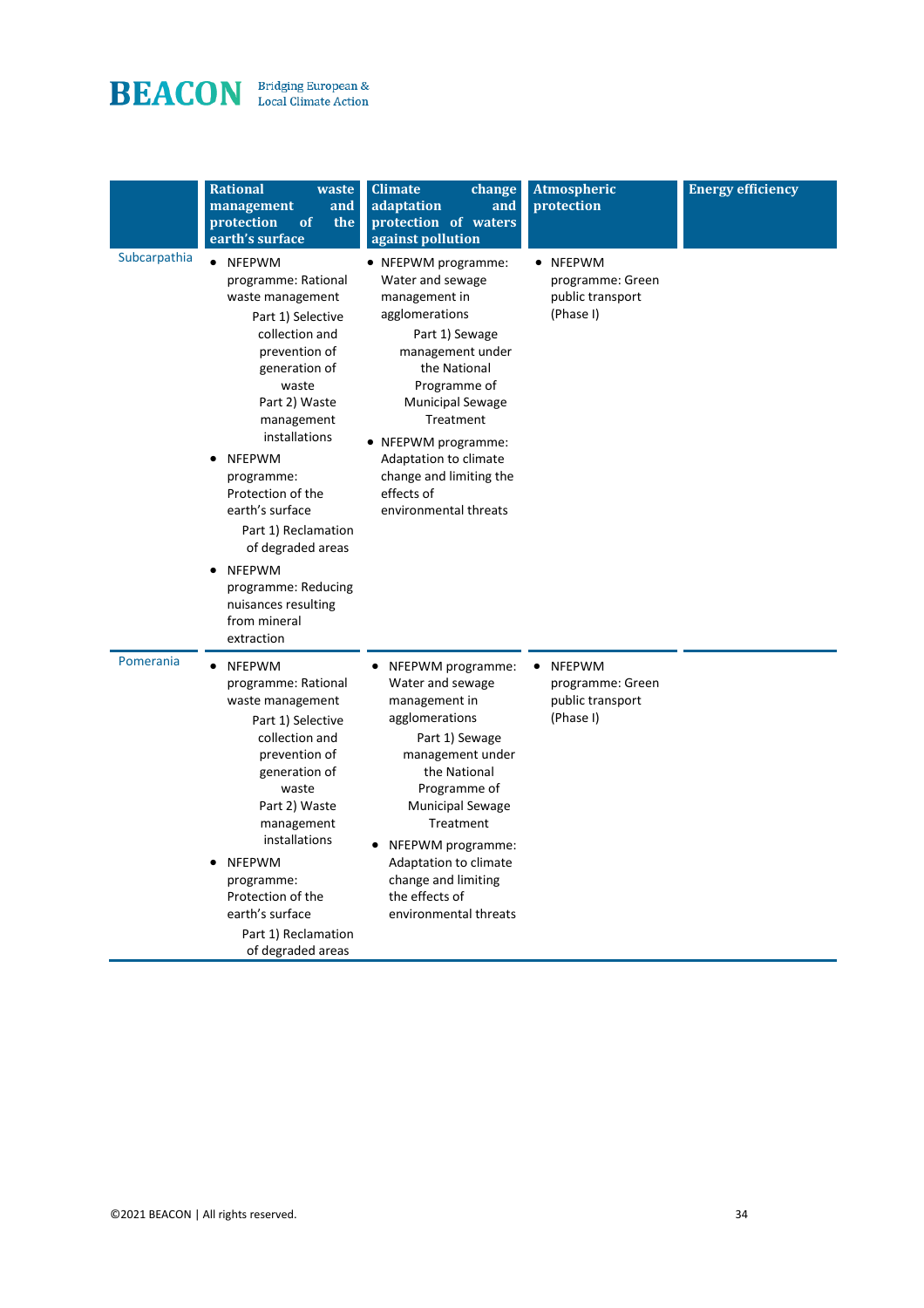# **BEACON** Bridging European &

|                | <b>Rational</b><br>waste<br>and<br>management<br>protection<br>of<br>the<br>earth's surface                                                                                                                                                                                                                                                                                                                                                                                                   | <b>Climate</b><br>change<br>adaptation<br>and<br>protection of waters<br>against pollution                                                                                                                                                                                                                 | Atmospheric<br>protection                                                                                                                                                                                 | <b>Energy efficiency</b>                                                                                                                                                               |
|----------------|-----------------------------------------------------------------------------------------------------------------------------------------------------------------------------------------------------------------------------------------------------------------------------------------------------------------------------------------------------------------------------------------------------------------------------------------------------------------------------------------------|------------------------------------------------------------------------------------------------------------------------------------------------------------------------------------------------------------------------------------------------------------------------------------------------------------|-----------------------------------------------------------------------------------------------------------------------------------------------------------------------------------------------------------|----------------------------------------------------------------------------------------------------------------------------------------------------------------------------------------|
| <b>Silesia</b> | • NFEPWM<br>programme: Rational<br><b>Waste Management</b><br>Part 1) Selective<br>collection and<br>prevention of<br>generation of<br>waste<br>Part 2) Waste<br>management<br>installations<br>• NFEPWM<br>programme:<br>Protection of the<br>earth's surface<br>Part 1) Reclamation<br>of degraded areas<br>• NFEPWM<br>programme: Reducing<br>nuisances resulting<br>from mineral<br>extraction<br>• PFEPWM<br>programmes: Waste<br>management and<br>protection of the<br>earth;s surface | • NFEPWM programme:<br>Water and sewage<br>management in<br>agglomerations<br>Part 1) Sewage<br>management under<br>the National<br>Programme of<br><b>Municipal Sewage</b><br>Treatment<br>• NFEPWM programme:<br>Adaptation to climate<br>change and limiting<br>the effects of<br>environmental threats | • NFEPWM<br>programme: Green<br>public transport<br>(Phase I)<br>• PFEPWM<br>programmes:<br>Atmospheric<br>protection<br><b>Regional Operational</b><br>Programme: sub-<br>measure $4.6.1 -$<br>Clean air | • Operational<br>Programme<br>Infrastructure and<br>Environment:<br>measure $1.7.1 -$<br>Supporting energy<br>efficiency in<br>residential buildings<br>in the Silesian<br>Voivodeship |